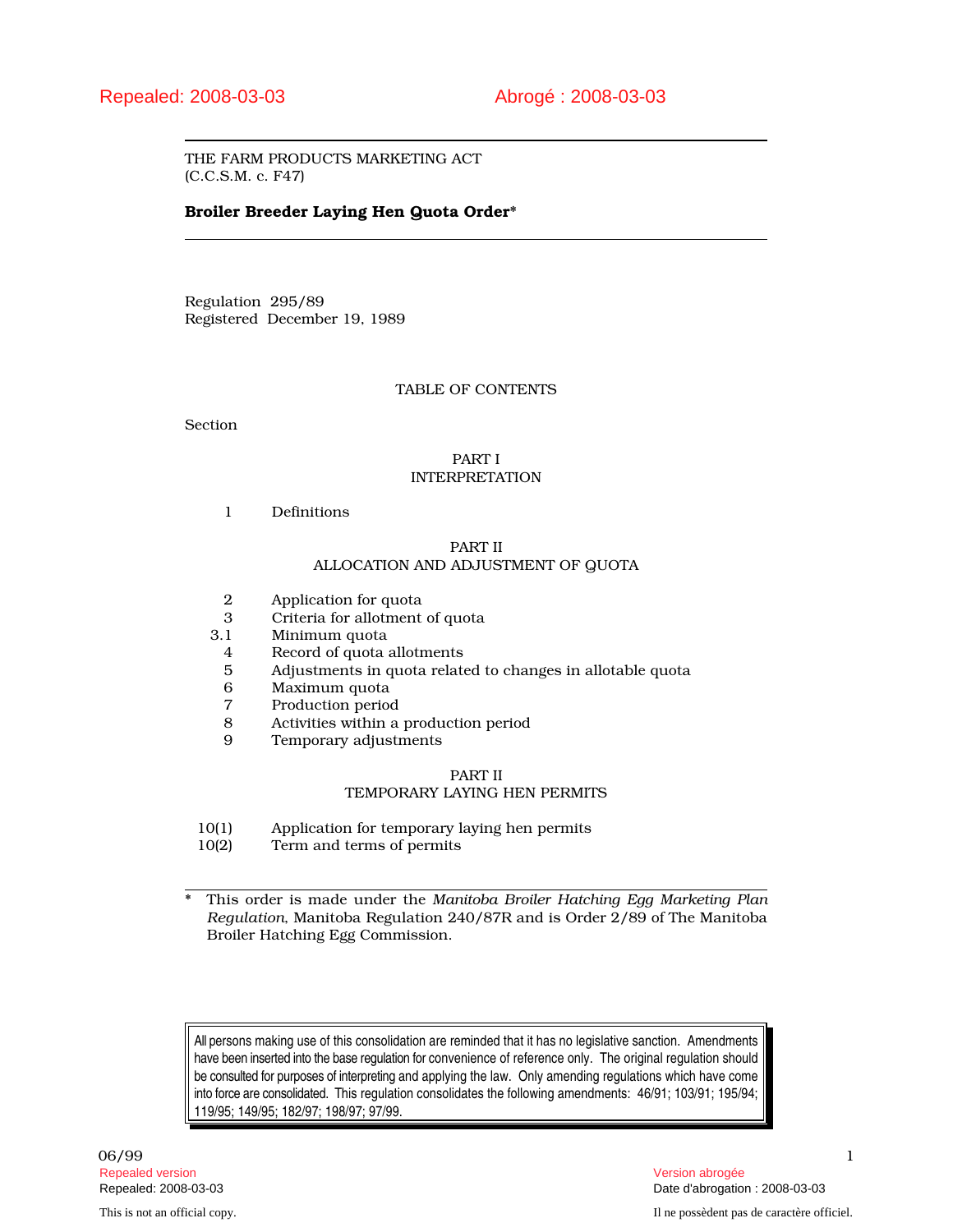#### PART IV

#### REDUCTION OR CANCELLATION OF QUOTA

- 11 Cancellation of quota on death, winding up, etc.<br>12 Cancellation of quota on cancellation of registrat
- 12 Cancellation of quota on cancellation of registration<br>13 Other reduction or cancellation of quota
- Other reduction or cancellation of quota

#### PART V

#### OWNERSHIP OF QUOTAS

- 14 Quotas belong to the Commission
- 15 Quotas non-transferable by producer
- 15.1 Re ti r e m e nt and Q u o ta Re allocation System payments non-transferable

# PART VI

# PROHIBITIONS

16 Prohibitions

#### PART VII GENERAL

- 17 Effect of sharing
- 18 Acquisition of interests in excess of maximum quota prohibited
- 19 Repealed
- 20 Exception for financial assistance to children
- 21 Step-transactions prohibited

#### PART VIII

#### CHANGES IN BENEFICIAL OWNERSHIP OF REGISTERED PRODUCERS

- 22 Special definitions<br>23 Transfers by a sub
- 23 Transfers by a substantial holder<br>24 Grounds for non-waiver re transfe
- 24 Grounds for non-waiver re transfers<br>25 Bankruptcy or receivership of a cont
- 25 Bankruptcy or receivership of a controlling party
- 26 False or misleading information re transfers
- 27 Reduction of requirements re certain transfers

#### PART IX

#### ASSOCIATION OF REGISTERED PRODUCERS

- 28 Deemed association
- 29 Association of registered producers
- 30 Grounds for non-waiver re association
- 31 False or misleading information re association

# PART X

# RE-ALLOTMENT OF QUOTA

- 32 Complete farm sales
- 33 Sale of moveable buildings and equipment
- 34 Lease of complete farm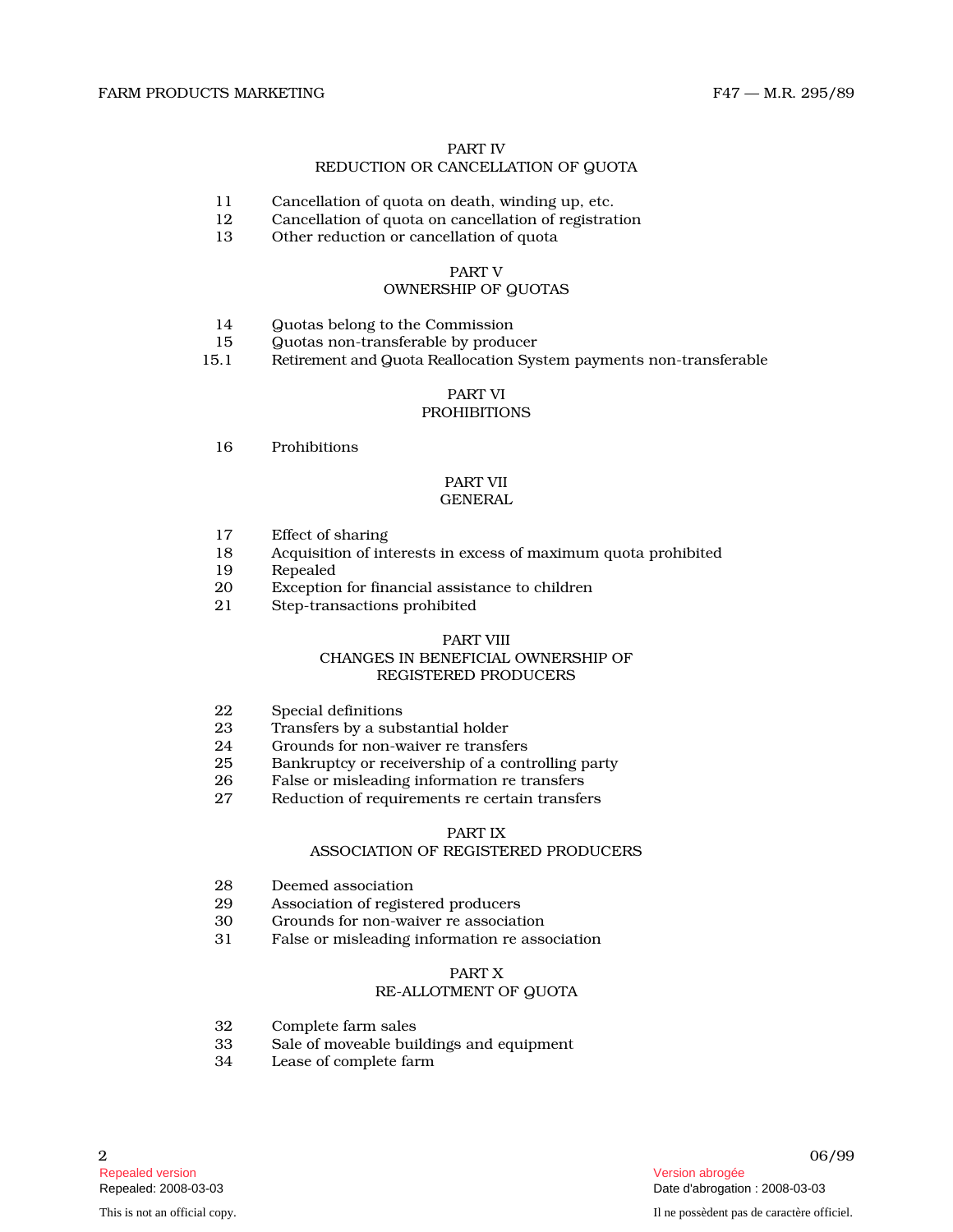- 35 Bankruptcy or receivership of a registered producer
- 36 Re-allotment of quota and dispensing with financial information on death, disability or retirement
- 37 Re-allotment of quota and dispensing with financial information on establishment of family partnership
- 38 Re-allotment of quota and dispensing with information on establishment of a corporation
- 39 Partial and complete re-allotment of quota to related persons
- 40 Re-allotment and maximum quota

#### PART X

# RETIREMENT AND QUOTA REALLOCATION SYSTEM

- 40.1 Reallotment of quotas under system
- 40.2 Acceptance of applications discretionary

# PART XI

# **FACILITIES**

- 41 Quota to be allotted for a facility
- 42 Approved capacity of a facility
- 43 Standards for operating and handling
- 44(1) Relocation and consolidation of facilities
- 44(2) Creditor consent for relocation
	- 45 No application for change of location or consolidation of facility foll owi n g re-allottment or change in beneficial ownership for two years
	- 46 Exception to two year moratorium on applications
	- 47 Emergency relocation<br>48 Examination of faciliti
	- Examination of facilities

#### PART XII REPEAL

49 Repeal

SCHEDULE A

#### PART I

#### INTERPRETATION

#### Definitions

1 In this order:

"allotable broiler hatching egg quota" means the difference between the Manitoba quota limit and the aggregate of all broiler hatching egg marketing quotas that are allotted to producers by the commission;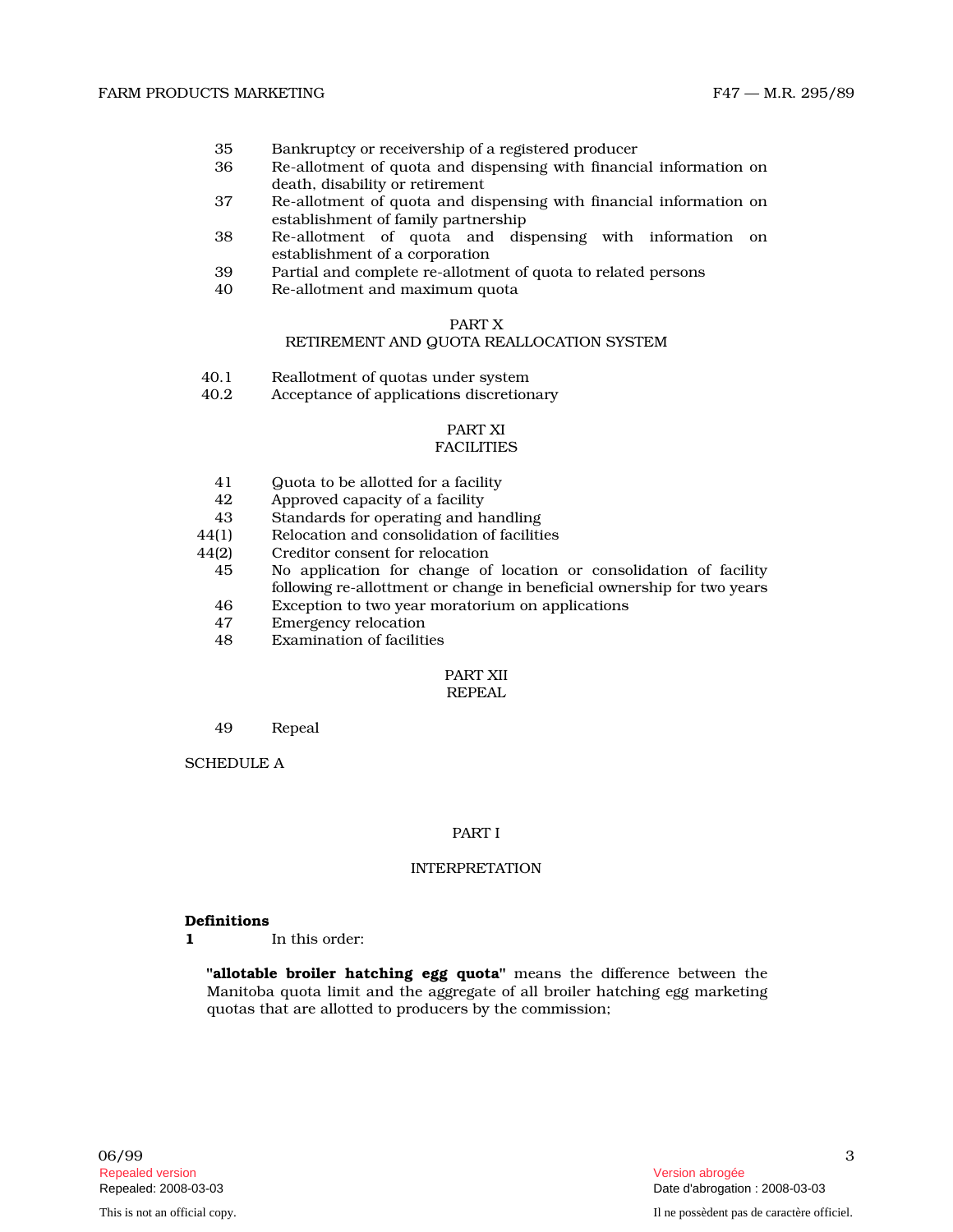production period for such facility;

"**down-time**" with respect to a facility of a registered producer means the period of time specified by the Commission (being part of the production period of such Producer for that facility) during which such producer may not raise or keep laying hens in that facility;

"facility" means any building, structure, equipment or land used for raising or keeping laying hens;

**"immediate family"** means an individual's spouse, parent, child, grandchild, or the spouse of the individual's child or grandchild;

**"laying hen"** means a broiler breeder laying hen that is twenty-four (24) weeks of age or older;

"Laying Hen Possession Certificate" means a certificate issued by the Commission to a registered producer with respect to a facility confirming the m axi m um n u mb er of laying hens that such producer may raise or keep in such facility at any point in time during all or a portion of the production period for that facility, and specifying the down-time with respect to that facility;

"Manitoba quota limit" means the limit for Manitoba for interprovincial and intraprovincial trade in broiler hatching eggs set out in the Schedule to the Canadian Broiler Hatching Egg Marketing Quota Regulations, SOR/87-209, made under the *Farm Products Agencies Act* (Canada);

**"maximum quota"** means a broiler breeder laying hen quota of, or broiler breeder laying hen quotas which aggregate, 20,000 laying hens;

"**minimum quota**" means a broiler breeder laying hen quota, or an aggregate of broiler breeder laying hen quotas, of 10,000 hens;

The the total through the quality that provide the a registered products for a lactility<br>product on the measurement of the system of the commission<br>production production product for such lactility. The commission<br>producti **"production period"** with respect to a facility of a registered producer means the 52 consecutive week period specified by the Commission during which such producer may raise or keep laying hens in that facility pursuant to a broiler breeder laying hen quota allotted to such producer, inclusive of the down-time specified for that facility;

"quota" means a broiler breeder laying hen quota;

"registered producer" means a broiler hatching egg producer who is duly registered with the Commission and whose registration is in good standing.

M.R. 195/94; 119/95; 182/97; 198/97; 97/99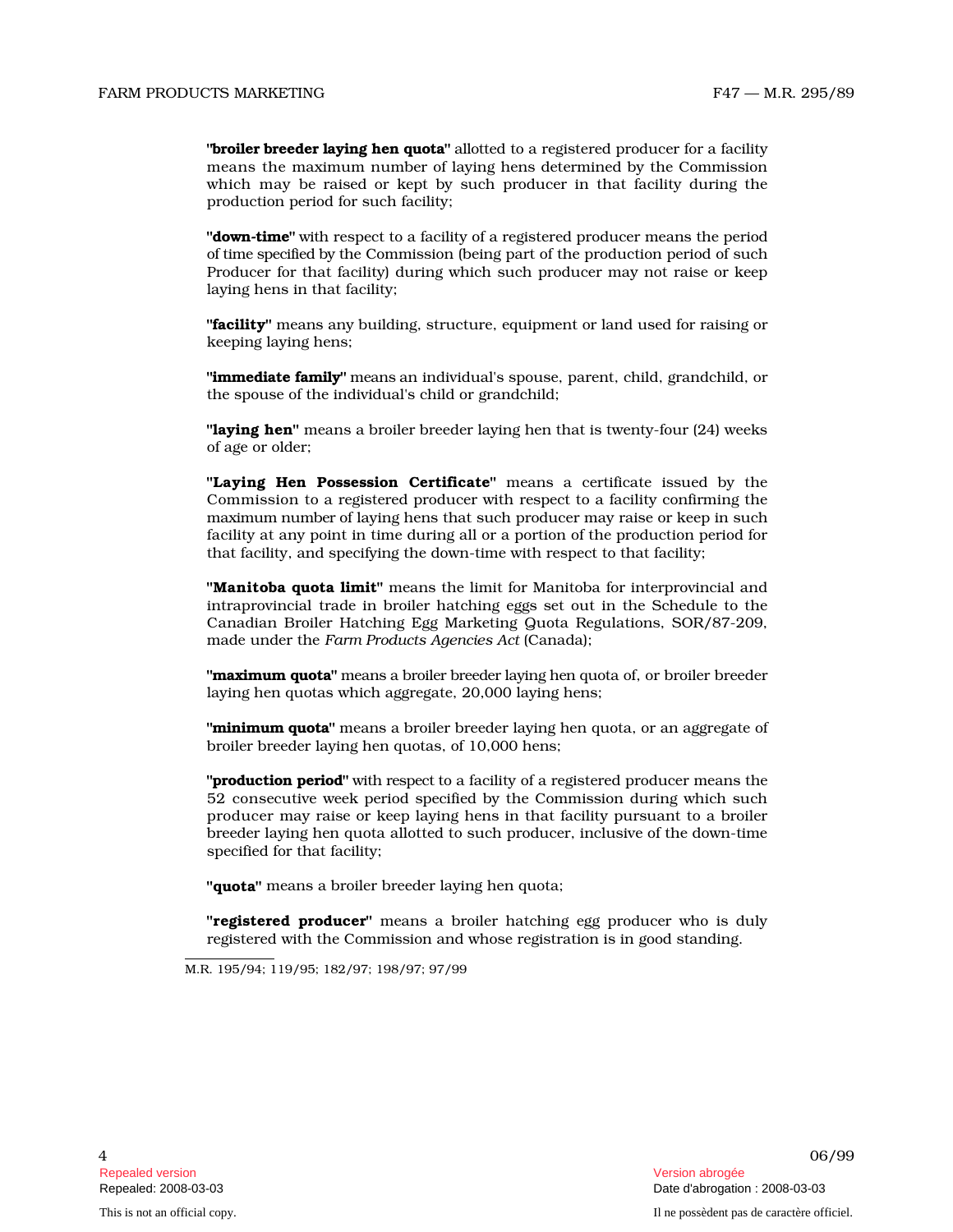#### PART II

#### ALLOCATION AND ADJUSTMENT OF QUOTA

#### Application for quota

2 **2** A person may apply to the commission for the allotment of a quota for a facility by an application in writing in a form prescribed by the commission and signed by the applicant.

M.R. 198/97

#### Criteria for allotment of quota

- **3** The commission may allot a quota to the applicant for a facility if
	- (a) the applicant is the owner or lessee and sole operator of a facility

(b) the facility complies with the requirements or standards for keeping laying hens and handling broiler hatching eggs produced by such hens that the Commission establishes from time to time;

(c) the commission is satisfied that all other requirements of this Order and any other applicable laws are met; and

(d) the commission has available sufficient allotable broiler hatching egg quota to permit an allotment of quota to the applicant.

M.R. 46/91; 198/97

#### Minimum quota

3.1 No qu o ta s h all be allotted to an applicant who holds no broiler breeder laying hen quota unless as a result of the allotment or allotments the applicant will hold at least the minimum quota.

M.R. 182/97

#### Record of quota allotments

4 The quota of each registered producer is the quota shown opposite the producer's name on the list of registered producers approved by the commission on the  $23<sup>rd</sup>$  day of September, 1997, as it may be amended from time to time by the commission.

M.R. 198/97

### Adjustments in quota related to changes in allotable quota

5(1) The c omm iss i on m ay , by resolution, increase or decrease the quotas of registered producers on a pro rata basis, or on such other equitable basis as may be determined by the commission, to reflect increases or decreases in the Manitoba quota limit.

M.R. 198/97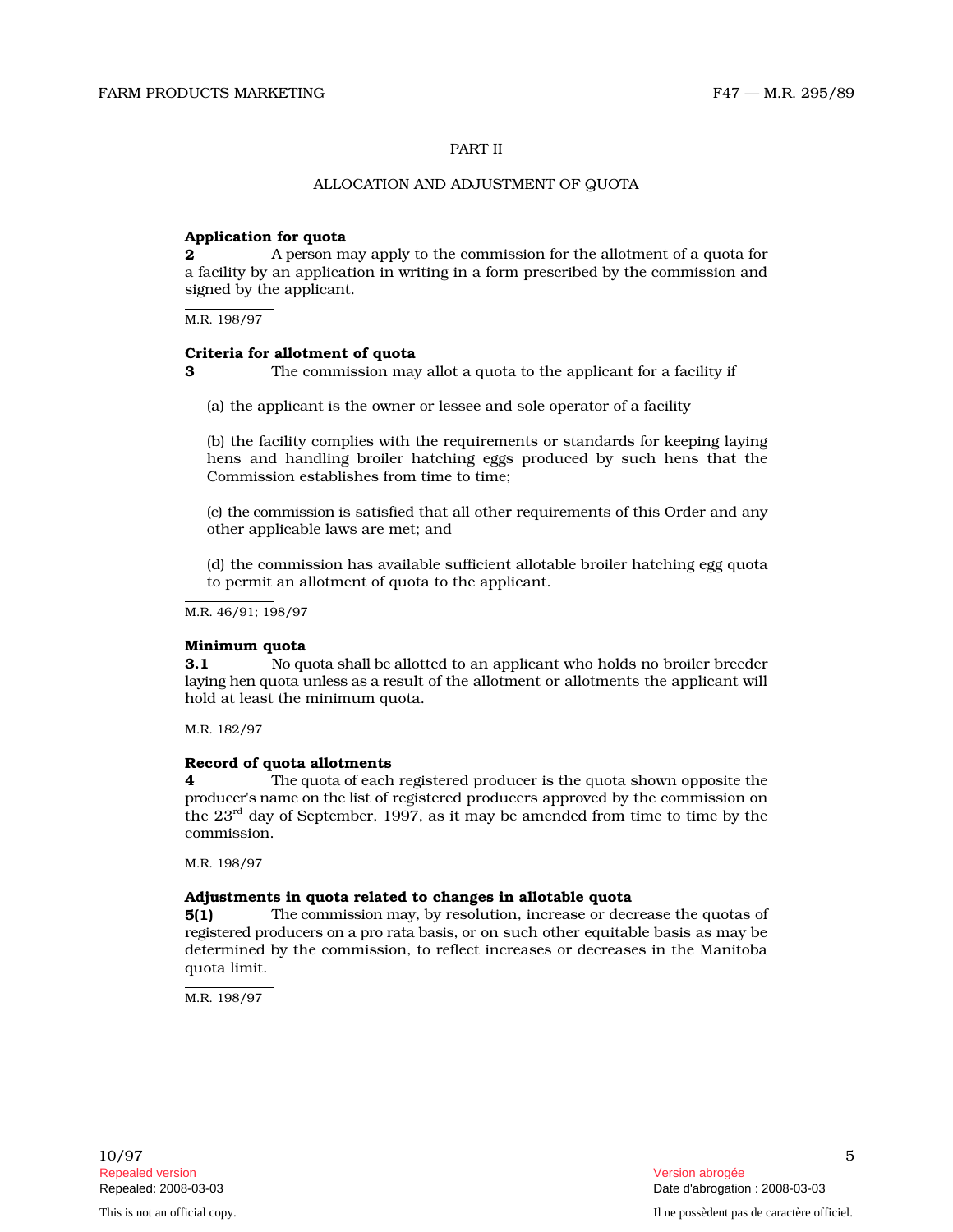5(2) In determining whether and in what manner to increase or decrease quotas under subsection (1), the commission shall consider

(a) any minimum quota and maximum quota;

(b) any earlier decreases or increases to the quota of registered producers; and

(c) such other factors as the commission considers relevant.

M.R. 198/97

#### Maximum quota

**6** A registered producer shall not be allotted more than the maximum quota.

M.R. 198/97

#### Production period

**7** The production period of each registered producer for each of his fa cili ties s h all be specified by the Commission. A registered producer may apply to the Commission from time to time for a change in any such production period. Any such application should indicate the hatchery operator to whom the producer intends to market the broiler hatching eggs produced during such production period.

#### Activities within a production period

**8** In allotting a broiler breeder laying hen quota, the Commission will s pec i fy th e commencement dates and the termination dates during which time the producer may raise or keep all or a portion of the laying hens he is entitled to raise or keep during such production period pursuant to his broiler breeder laying hen quota, the facility or facilities in which such laying hens or any portion of them must be raised or kept, and will specify his down-time for each such facility. Such i n fo rm ation will be shown on the Laying Hen Possession Certificate issued to such p r o d uce r. A p r o d ucer m ay apply to the Commission from time to time for a change in such activity dates.

### Temporary adjustments

9 If the Commission estimates that:

(a) registered producers may produce more broiler hatching eggs during any p arti c ular time than the Commission estimates are required during that period of time, the Commission may, from time to time, require a registered producer to ce ase rai s i ng or kee p i ng l ayi ng h e ns in a fa cili ty p rior to the end of his production period, and may alter a producer's down-time with respect to a facility accordingly; or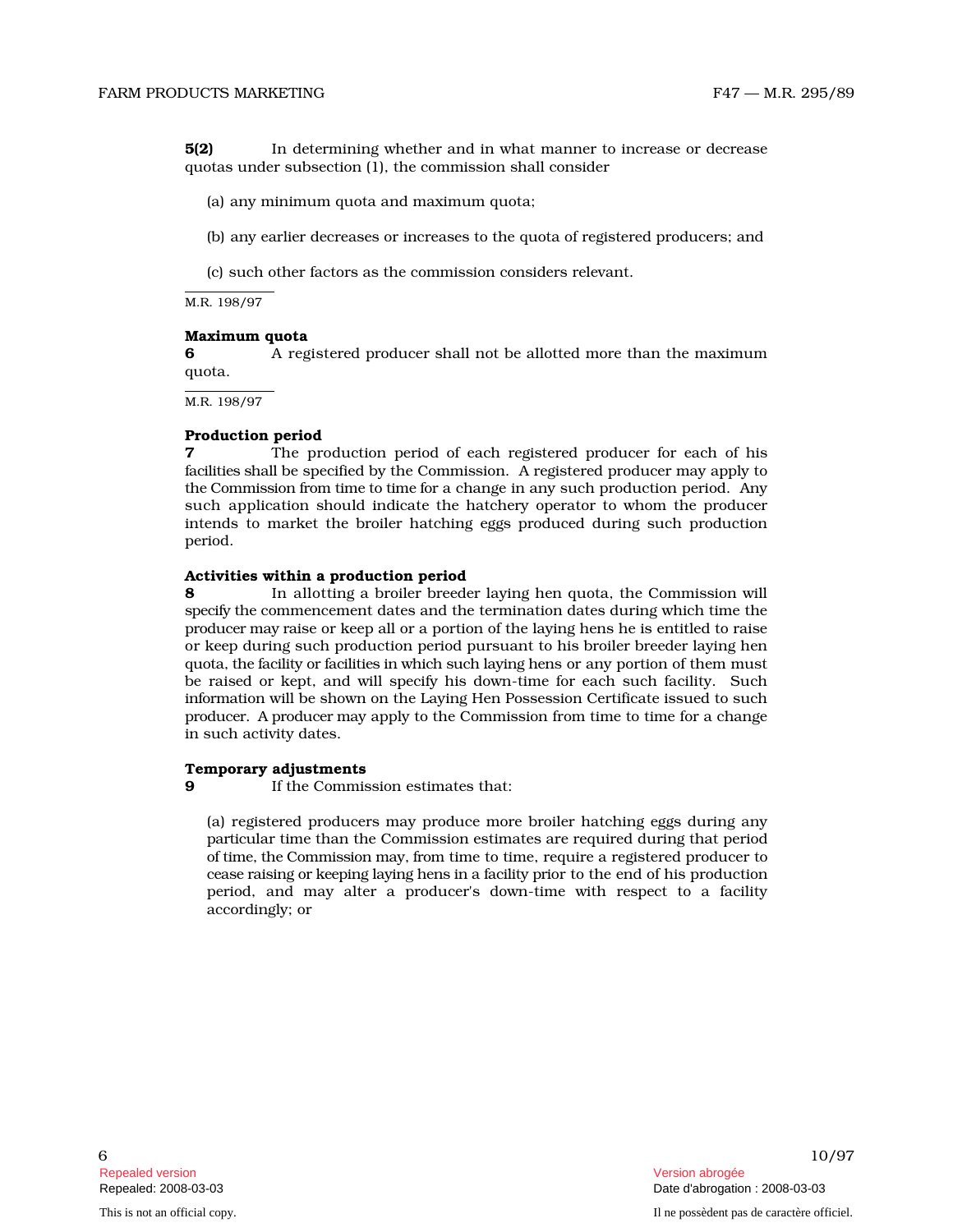production during any particular period of time, the Commission may:

(i) extend the production period of a registered producer and reduce his down-time, or

(ii) temporarily increase a broiler breeder laying hen quota of a registered producer.

# PART III

# TEMPORARY LAYING HEN PERMITS

# Application for temporary laying hen permits

10(1) Any person may apply to the Commission for a temporary laying hen possession permit.

#### Term and terms of permits

B) a registered producer will not be label to achieve suitable including eight producer and reduced producer will extend the production period of a registered producer and reduce this discussed producer.<br>
(ii) correlated 10(2) The Commission may issue temporary laying hen possession permits for a term of not more than 38 weeks on such terms and conditions as the Commission may establish, and may suspend, amend, or cancel such permits.

Continues on page 7.

Repealed version Version abrogée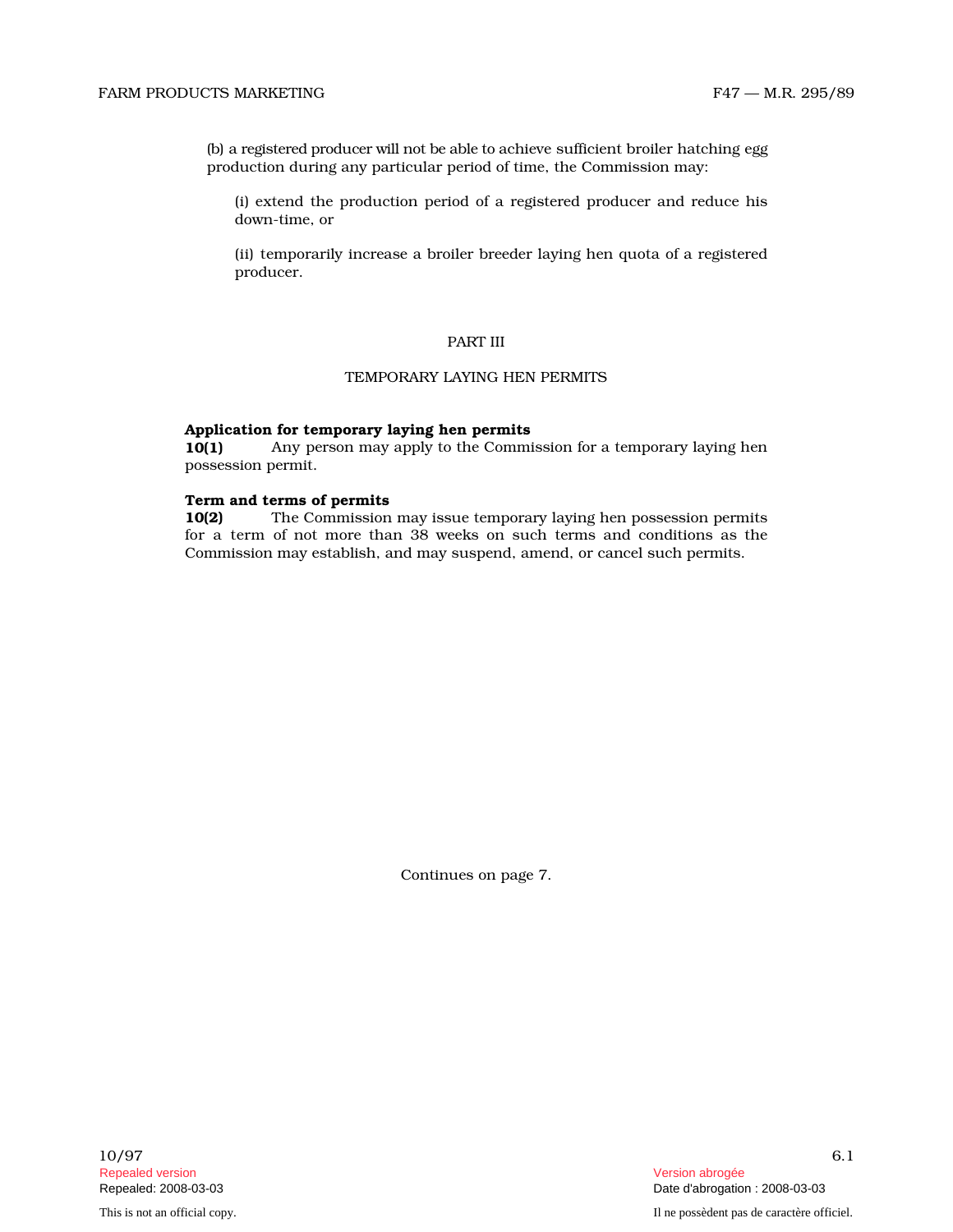This page left blank intentionally.

Repealed version abrogée en active d'active d'active d'active d'active d'active d'active d'active d'active d'a<br>Repealed: 2008-03-03 de la proposa de la proposa de la proposa de la proposa de la proposa de la proposa de la

6.2  $10/97$ Date d'abrogation : 2008-03-03 This is not an official copy. Il ne possèdent pas de caractère officiel.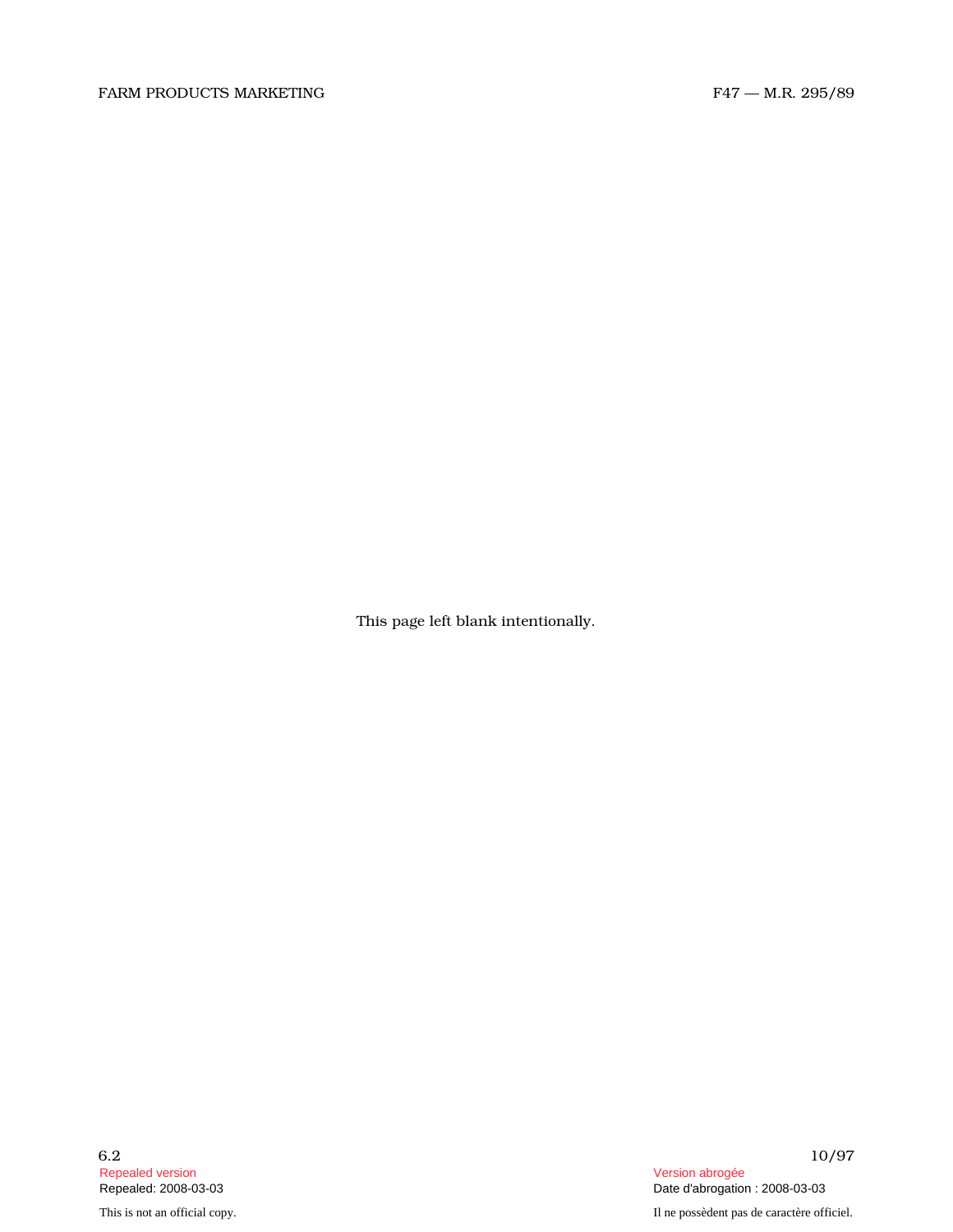#### PART IV

#### REDUCTION OR CANCELLATION OF QUOTA

#### Cancellation of quota on death, winding up, etc.

11 The Commission may cancel a quota allotted to a registered producer in the event of the death of the registered producer, the winding up or dissolution of the registered producer that is a corporation, or the dissolution of the registered producer that is a partnership.

#### Cancellation of quota on cancellation of registration

12 The quotas allotted to a person shall be automatically cancelled in the event he ceases to be a registered producer.

#### Other reduction or cancellation of quota

13 The C omm iss i on m ay s u s p e n d, r educe or cancel, either on a temporary basis or on a permanent basis, a quota:

(a) as set out in this Order; or

(b) where a producer has failed to comply with any regulation, order, or directive of the Commission; or

(c) where t he fa cili t ies of a producer fail to meet the requirements or standards for rai s i ng and kee p i ng l ayi ng h e n s and handling broiler hatching eggs produced by such laying hens as may be established by the Commission; or

(d) where a producer becomes insolvent or bankrupt or applies for a receiving o r d er or h as s u ch an order made against it or takes any benefit from any Act for the time being in force for the relief of insolvent debtors, or if a receiver is appointed with respect to the facilities used by a producer; or

(e) where a producer has entered into a contract or agreement that would:

(i) deprive him of his right to the proceeds from the marketing of broiler hatching eggs produced by him, or

(ii) deprive h im of his right to a payment or an entitlement to a payment or an anticipated payment from the Retirement and Quota Reallocation System to another person without the prior written consent of the Commission, or

(iii) require him to purchase a product or a service in connection with the marketing of broiler hatching eggs produced by him, or

(iv) obligate him with respect to the marketing of broiler hatching eggs produced by him in connection with the acquisition of a product or a service by him; or

( f) if the C omm iss i on h as reasonable grounds for believing that such action is in the interests of Manitoba producers and the broiler hatching egg industry.

M.R. 46/91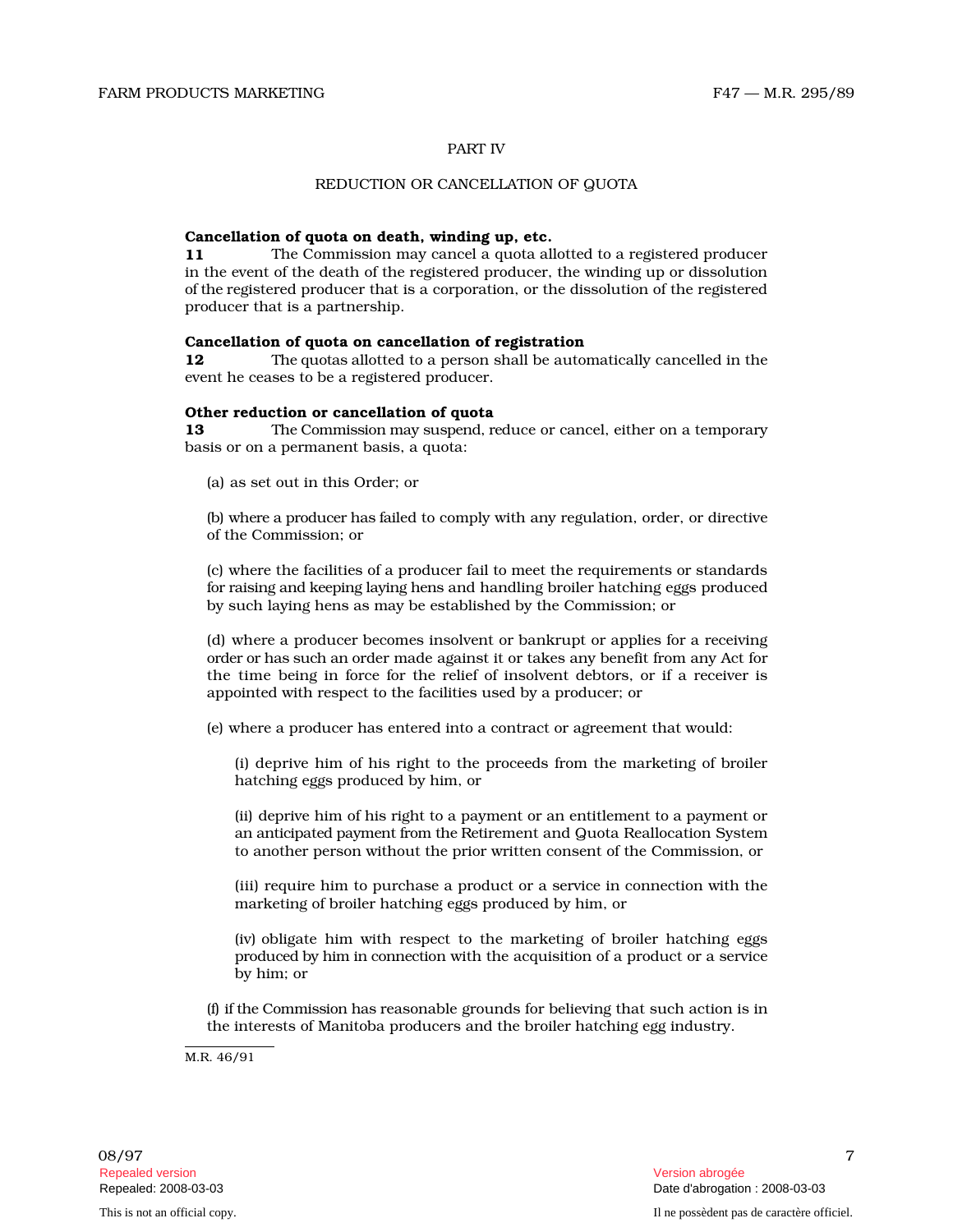#### PART V

#### OWNERSHIP OF QUOTAS

#### Quotas belong to the Commission

14 Quotas are the property of the Commission.

#### Quotas non-transferable by producer

15 The ri ght to a quota allotted by the Commission is not negotiable, and no producer shall assign, sell or offer for sale, or receive payment for any such quota.

#### Retirement and quota reallocation system payments non-transferable

15.1 No p e r s on s h all offer to ass i gn or assign a payment or an entitlement to a p aym e nt or an anticipated payment from the Retirement and Quota Reallocation System to another person without the prior written consent of the Commission.

M.R. 103/91

#### PART VI

#### **PROHIBITIONS**

#### Prohibitions

 $16(1)$ p e r s on s h all r a ise or keep l ay i ng h e ns u n less he h as been allotted a broiler breeder laying hen quota by this Commission or a temporary laying hen possession permit.

16(2) No person to whom this Commission has allotted a broiler breeder l ayi n g hen quota shall raise or keep laying hens in a facility during his production p e ri od which aggregate in excess of the broiler breeder laying hen quota allotted to him by this Commission for that facility.

16(3) No person to whom this Commission has issued a temporary laying hen p ossess i on p ermit shall raise or keep laying hens in excess of the number of laying hens specified on such permit.

16(4) Unless otherwise permitted by this Commission in writing, no person s h all raise or keep laying hens other than in or on a facility that has been certified by this Commission for such purposes.

16(5) No person shall raise or keep laying hens unless he has been issued a Laying Hen Possession Certificate by this Commission.

16(6) No person shall raise or keep laying hens other than in or on the facility specified on the current Laying Hen Possession Certificate issued to such person by this Commission.

 $16(7)$ p e r s on s h all r a ise or keep l ay i ng h e ns in a facility unless a Laying Hen Possession Certificate issued to him is prominently displayed on that facility.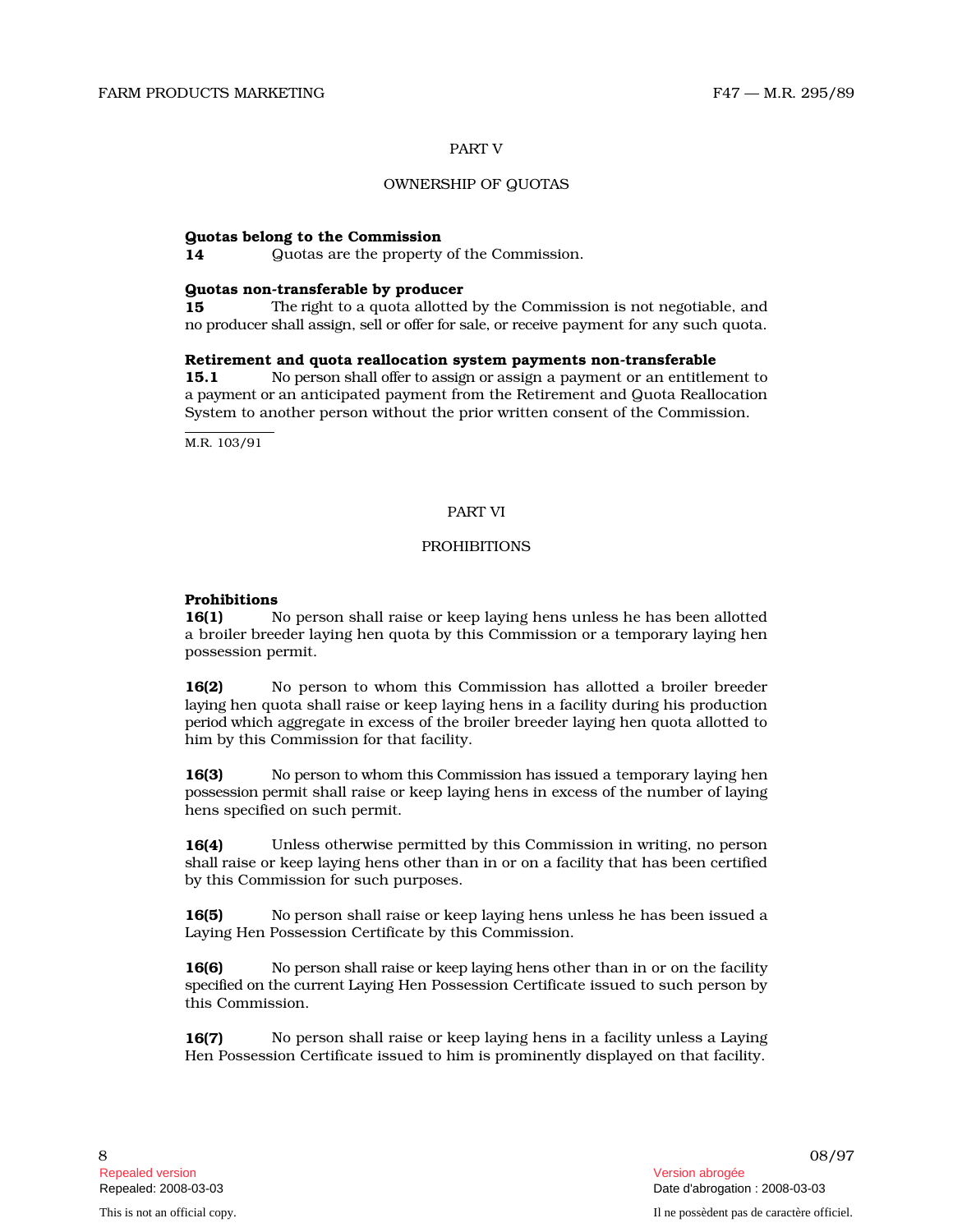16(8) No p e r s on s h all raise or keep l aying hens in or on a facility at any point in ti m e in excess of the number of laying hens specified on the current Laying Hen P ossess i on C e rtificate issued to that person by this Commission for that facility for that point in time.

#### PART VII

#### GENERAL

#### Effect of sharing

17 Where two or more persons keep laying hens in partnership, or in c i r c u mstances in which there is a sharing by them whether familial, communal or o th e rwise, of facilities, equipment, labour or services provided directly or indirectly by all or any of them, or pursuant to a contract jointly or severally with the same corporation, fi rm or i n d ivi d u a l, for t he purpose of this Order, the laying hens kept by one of those persons shall be deemed to have been kept by the other or others.

#### Acquisition of interests in excess of maximum quota prohibited

18 Notwithstanding anything contained in this Order but subject to sections 19 and 20, the Commission will take appropriate action to prevent a person from acquiring control of or acquiring a direct or indirect interest in broiler breeder laying hen quotas in excess of maximum quota.

19 Repealed.

M.R. 198/97

#### Exception for financial assistance to children

20 Notwithstanding section 18, the Commission may approve the provision of financial assistance by a registered producer to one or more children of the registered producer, or of a shareholder of a registered producer, or of a partner of a r e gi s t e r ed producer, for the purpose of enabling such child or children to acquire facilities and to become a registered producer. Any such approval will be subject to the applicants' satisfying the Commission that

(a) the broiler hatching egg production business of the child or children will be completely separate from and independent of the broiler hatching egg production business of such registered producer (i.e. the businesses will be carried on separate parcels of land, in separate facilities; there will be no sharing on a day-to-day basis of labour; there will be no commingling of supplies or feed; there will be no mutual ownership of any assets used in the businesses; there will be no sharing of profits or losses; the parties keep and maintain separate financial statements and file income tax return as separate entities); and

(b) such financial assistance is unsecured, directly or indirectly, with respect to the facilities and laying hens owned by the child or children; and

10/97 Repealed version abrogée et al. Alian abrogée et al. Alian abrogée et al. Alian abrogée et al. Alian abrogée e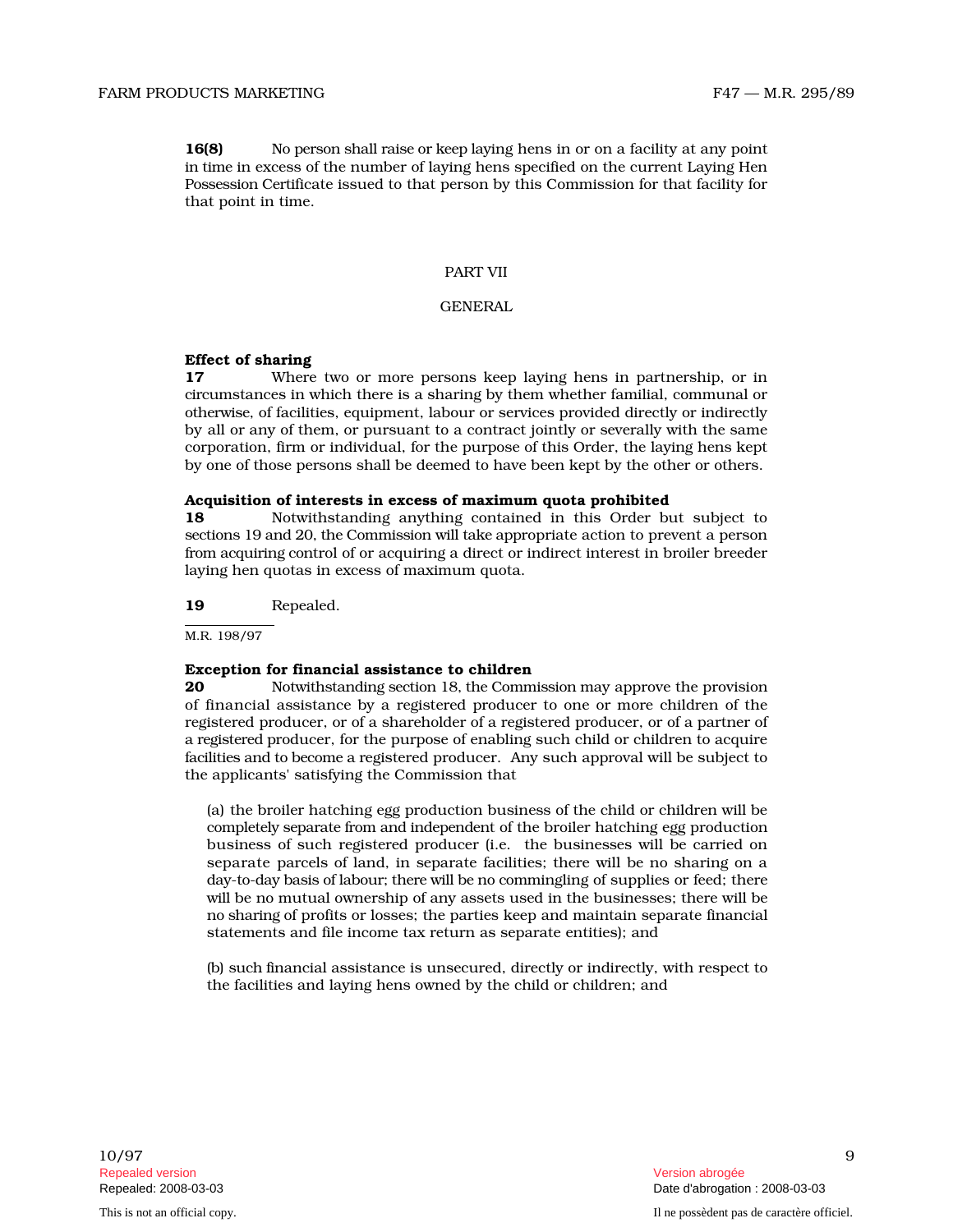children of the registered producer will operate completely independent of the registered producer.

10 law broad radiating (angle production business to be carried on by the child or<br>
relation from the region of the Commission with an Undertaking in a lomp<br>
or relation business to be commission with an Undertaking in a The applicants shall provide the Commission with an Undertaking in a form acceptable to the Commission with respect to the matters set out in clauses (a) to (c) above.

#### Step-transactions prohibited

21 Notwithstanding anything contained in this Order, the Commission will t ake appropriate action to prevent a person from acquiring control of, or acquiring a direct or indirect interest in quotas through a process

(a) that involves more than one application to the Commission; or

(b) that does not disclose to the Commission, in conjunction with an application to the Commission for any re-allotment of quota, particulars of all contemplated or proposed future transactions which may involve

(i) a subsequent re-allotment of quota, or

(ii) a future change in the legal or beneficial ownership of an entity, or

(iii) an application to transfer a quota from one facility to another facility.

#### PART VIII

#### CHANGES IN BENEFICIAL OWNERSHIP OF REGISTERED PRODUCERS

#### Special definitions

22 In this Part,

"controlling party" means a person who directly or indirectly is the legal or beneficial owner of an aggregate of more than 50% of any class of the issued shares of, assets of, or interest in an entity;

"entity" includes an association, partnership, body corporate, trust or other organization;

"substantial holder" means a person who directly or indirectly is the legal or beneficial owner of an aggregate of 10% or more of any class of the issued shares of, assets of, or interest in an entity;

**"transfer"** includes a sale, purchase, mortgage, declaration of trust, or change in legal or beneficial rights.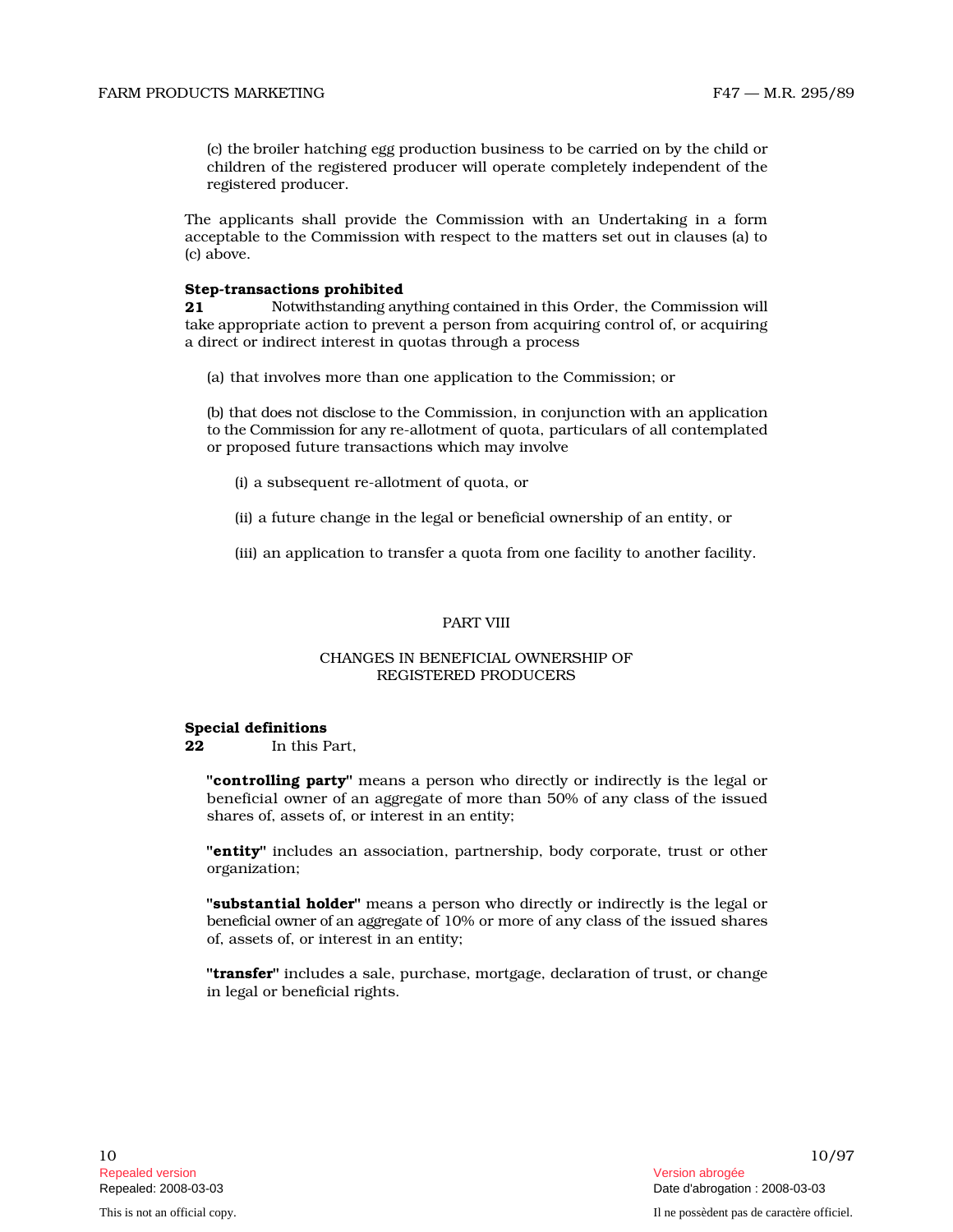#### Transfers by a substantial holder

23 In the eve nt all or p art of the b eneficial or legal ownership of an interest in a substantial holder in an entity that is a registered producer is transferred by the legal or beneficial owner of such interest, the Commission may cancel or reduce the quotas of such registered producer unless the parties to such transfer have requested in writing that the Commission waive this provision and have each provided the Commission, by Statutory Declaration and Certificate in a form acceptable to the Commission, with full particulars of the proposed transfer, and any other information with respect to the assets and liabilities of the entity at the effec tive d ate of s u ch tran s fe r, and the Commission has in its discretion waived this provision either conditionally or unconditionally.

#### Grounds for non-waiver re transfers

24 Subject to the provisions of section 19, the provisions of section 23 will not be waived by the Commission if the Commission has reasonable grounds for believing that as a result of such transfer a person would have a direct or indirect interest in a quota or quotas which aggregate in excess of maximum quota.

#### Bankruptcy or receivership of a controlling party

25 In the event a controlling party in an entity that is a registered producer becomes bankrupt or applies for a receiving order or has a receiving order made against it or takes the benefit of an act for time being in force for the relief of insolvent debtors, or if a receiver is appointed with respect to any interest of the controlling party in such registered producer, the Commission may cancel or reduce the quotas of such registered producer unless the registered producer or the trustee or receiver requests in writing that the Commission waive this provision and provides the Commission, by Statutory Declaration and Certificate in a form acceptable to the Commission, with full particulars of such happening and the Commission has in its discretion waived this provision either conditionally or unconditionally, provided however that the Commission will only waive such discretion on a temporary basis, and on terms and conditions, in order to allow the Trustee in Bankruptcy or Receiver reasonable time to dispose of such interest in the controlling party.

#### False or misleading information re transfers

26 In the eve nt th at th e Commission has reasonable grounds for believing that any information provided to it by Statutory Declaration or Certificate is false or misleading, or that any conditions established by the Commission in waiving the provisions of section 23 or section 25 have not been met by the parties, the C omm iss i on m ay c ancel or reduce the quotas of the registered producer whether or not the provisions of section 23 or section 25 have been previously waived by the Commission.

#### Reduction of requirements re certain transfers

27 The Commission may establish policies from time to time reducing its requirements under section 23:

- (a) with respect to the transfer of shares of a corporation:
	- (i) from an individual to a member of his immediate family, or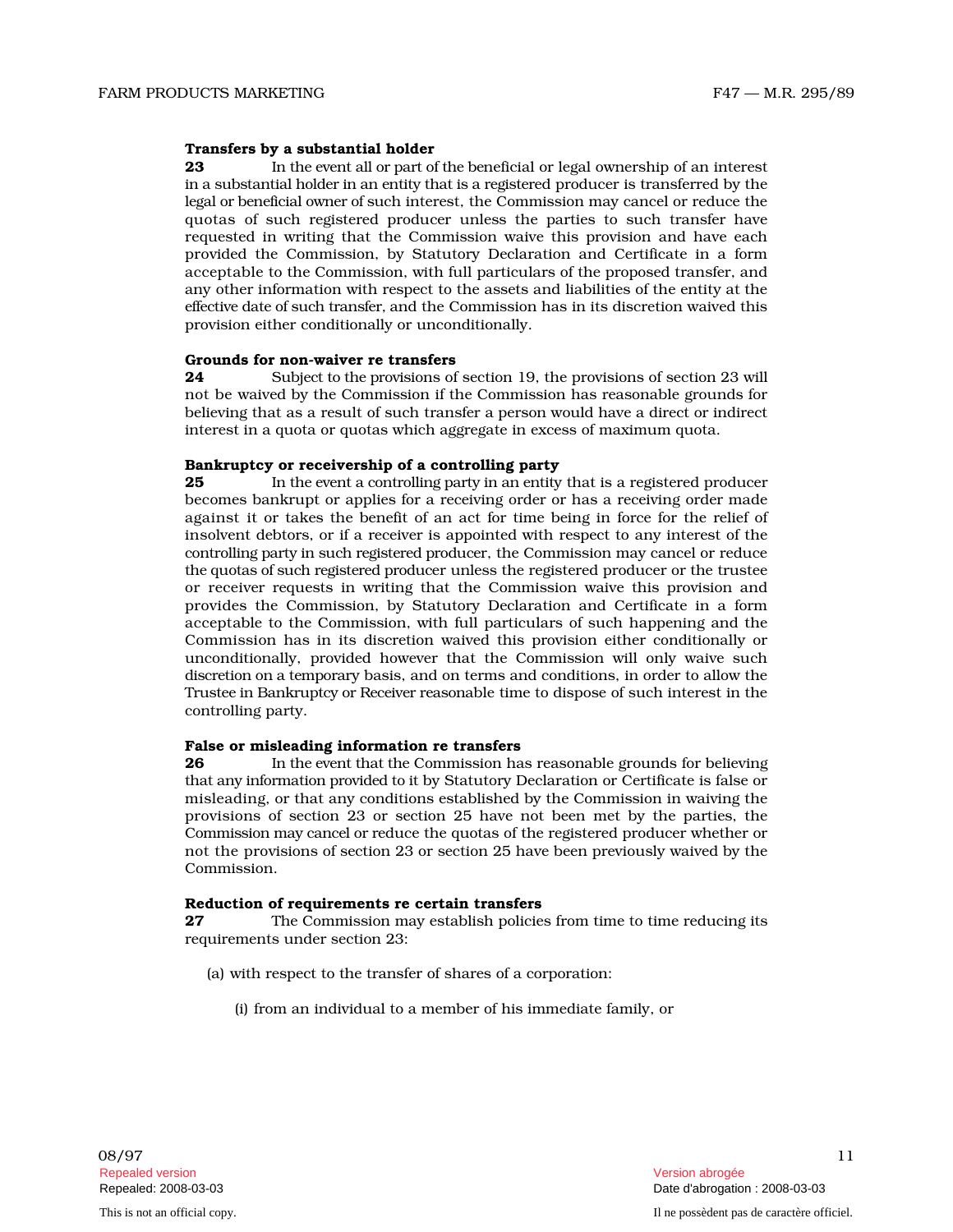(ii) listed on a public stock exchange unless 10% or more of the total o u t s t an d i ng s h ares of that class of the corporation are transferred, provided that this clause does not apply in respect of a series of transfers of shares within a period of eighteen (18) months by or to any one person that in the aggregate total 10% or more of the outstanding shares of that class of the corporation; and

( b ) wi th res p ect to a change in the beneficial or legal ownership of an interest in a partnership that is a registered producer where the legal or beneficial ownership of an interest in such partnership is transferred from an individual to a member of his immediate family; and

(c) with respect to a change in the membership of a Hutterite Colony where that Hutterite Colony is a registered producer or is the sole legal and the sole beneficial owner of all of the issued share of a corporation that is a registered producer.

#### PART IX

#### ASSOCIATION OF REGISTERED PRODUCERS

#### Deemed association

28 In this Part a person is deemed to be associated with another person if:

(a) one person is an entity of which the other person is an officer, director or substantial holder; or

(b) one person is an entity of which the other person is a partner; or

(c) one person is an entity that is controlled, directly or indirectly, by the other person; or

(d) both pe r s o ns are e n ti ties and o ne e n tity is controlled, directly or indirectly, by the same individual or entity that controls, directly or indirectly, the other person; or

(e) both persons are members of a voting trust where the trust controls or operates or has an interest in the other person; or

(f) both persons are associated within the meanings of clauses (a) to (e) with the same person.

#### Association of registered producers

29 In the event that a registered producer becomes associated with another registered producer, the Commission may cancel or reduce the quotas of such registered producers unless the registered producers have requested in writing that the Commission waive this provision and have each provided the Commission, by Statutory Declaration and Certificate in a form acceptable to the Commission, with full particulars of all persons having a direct or indirect interest in such registered producers and the Commission has in its discretion waived this provision either conditionally or unconditionally.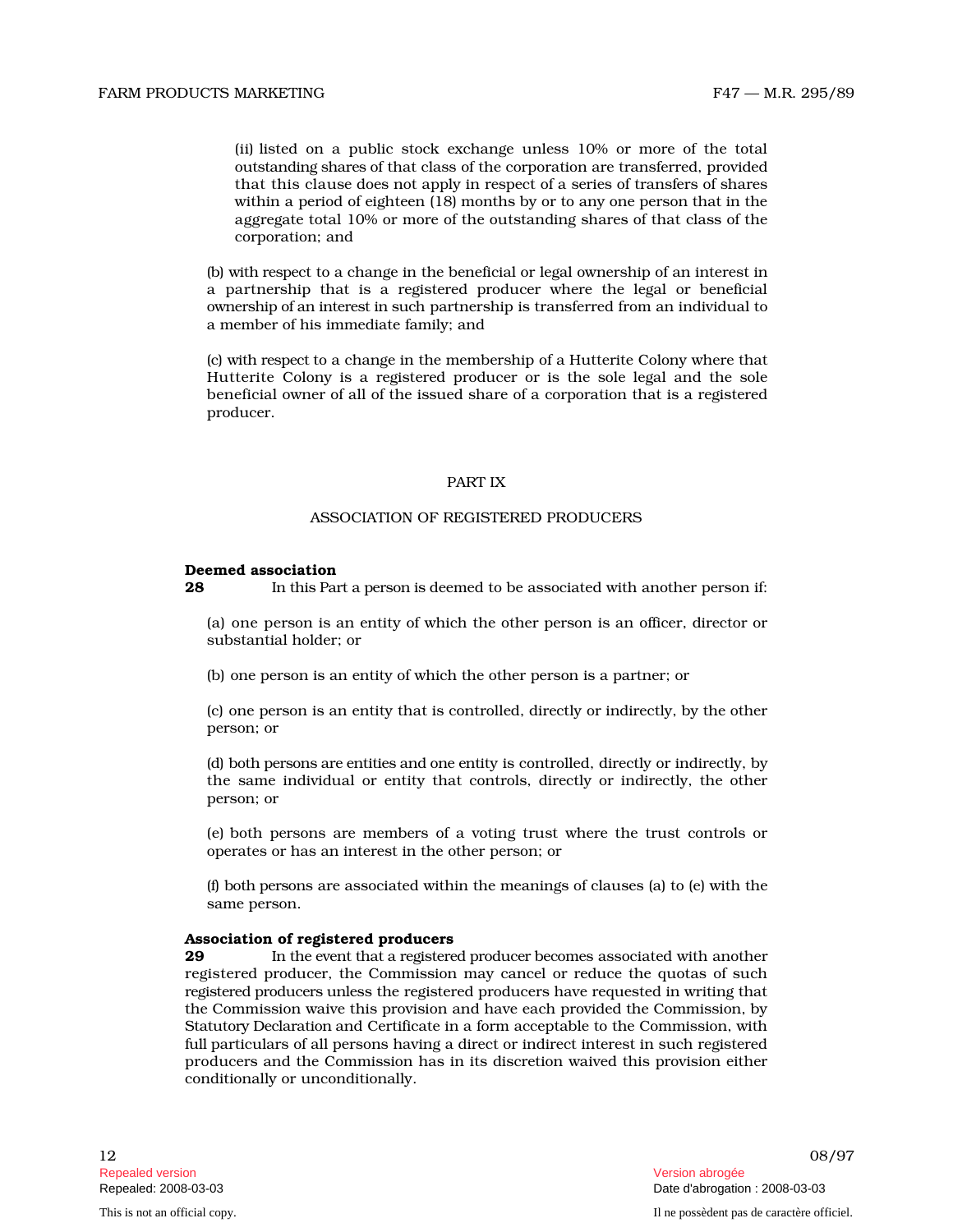#### Grounds for non-waiver re association

30 The provisions of section 29 will not be waived by the Commission if the Commission has reasonable grounds for believing that as a result of such association a person would have a direct or indirect interest in a quota or quotas which aggregate in excess of maximum quota.

#### False or misleading information re association

31 In the eve nt th at th e Commission has reasonable grounds for believing that any information provided to it by Statutory Declaration and Certificate is false or misleading, or that any conditions established by the Commission in waiving the provisions of section 29 have not been met by the parties, the Commission may cancel or reduce the quota of the registered producers whether or not the provisions of section 29 have been previously waived by the Commission.

#### PART X

### RE-ALLOTMENT OF QUOTA

#### Complete farm sales

**32** In the event a registered producer sells the land, buildings, and equipment used by him for raising or keeping laying hens, the Commission may re-allot the quotas used in association with such facilities to any purchaser provided it is satisfied that no value has been attributed to such quotas and that no more than fair market value has been paid for such facility.

In app ly i ng this provision the Commission may require an appraisal of the facility by a qualified appraiser to ascertain the fair market value of the facility using an a ppraisal method or methods approved by the Manitoba Council, such costs to be borne by the applicant(s).

The applicants will each be required to provide a Statutory Declaration in a form acceptable to the Commission confirming the sale and purchase consideration (both direct and indirect). All agreements between the registered producer and the purchaser (including a detailed listing of all assets included in such sale) shall be appended to such Statutory Declaration.

In the event that the Commission has reasonable grounds for believing that any information provided in such Statutory Declaration is false or misleading, the Commission may reduce or cancel the quotas in question, whether or not such quotas were re-allotted.

#### Sale of movable buildings and equipment

33 In the event a registered producer sells a building used by him in raising or keeping laying hens, the Commission may re-allot the quotas used in association with such building (and any equipment included in such sale) to such purchaser provided it is satisfied that:

(a) the condition of such building allows for the moving of the building to a new foundation on property owned by the purchaser; and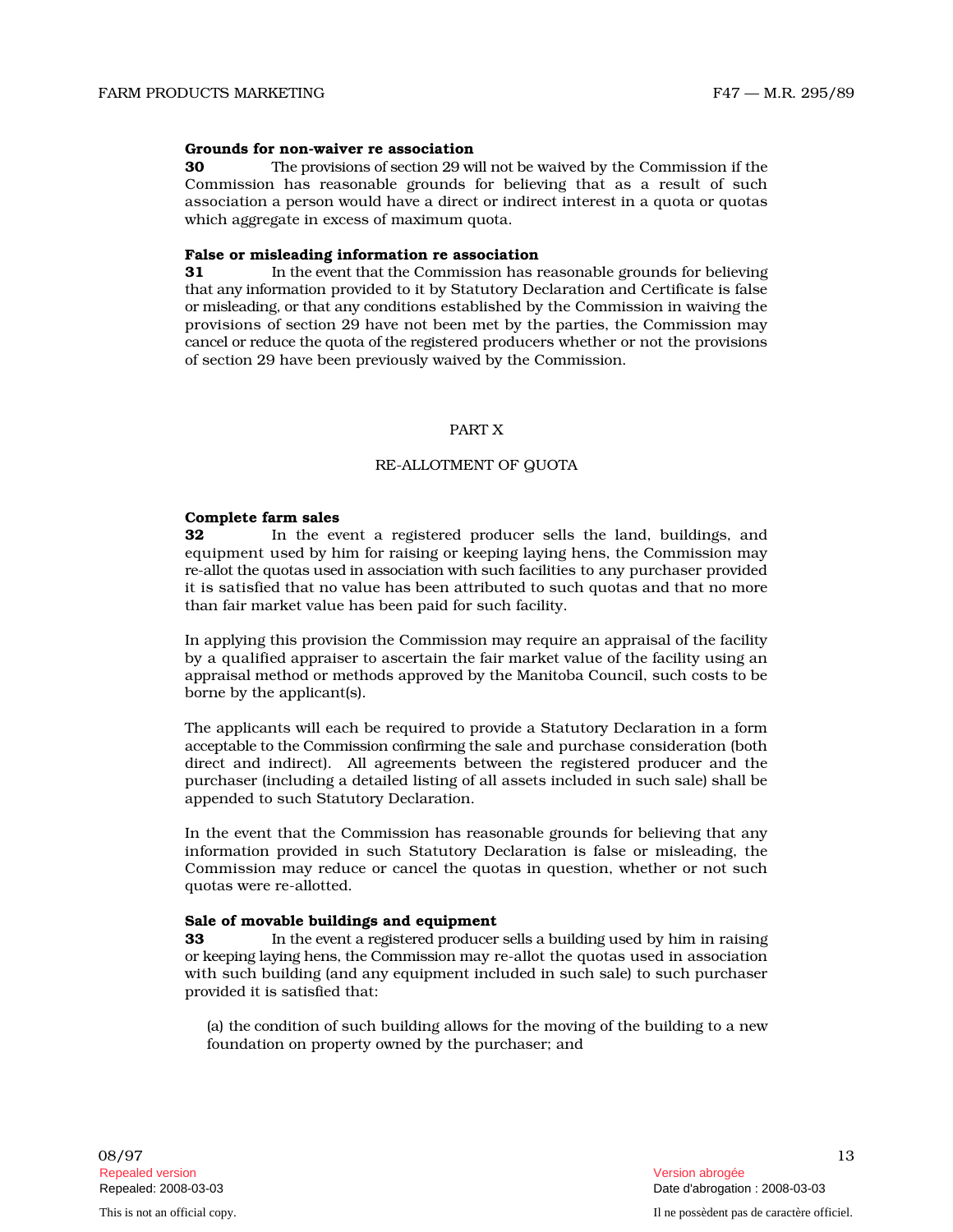after relocation and installation on the new foundation; and

(c) no more than fair market value has been paid for such building and equipment; and

(d) written consent is provided by all creditors of the registered producer who have been granted security with respect to such building (and any equipment included in the sale).

19 les condition of such building and any such equipment included in such same that the condition of such building and  $\mu$  means that the condition of such same for such that same for such building and peripment in such In applying this provision the Commission may require an appraisal of the building and equipment by a qualified appraiser to ascertain the fair market value of such building and equipment using an appraisal method or methods approved by the Manitoba Council, such costs to be borne by the applicant(s). In ascertaining whether no more than fair market value has been paid for such building and equipment, the costs of removing such building and equipment and relocating same on a new foundation on property owned by the purchaser shall be borne by the purchaser and shall be deducted from the appraised value of such building and equipment.

The applicants will each be required to provide a Statutory Declaration in a form acceptable to the Commission confirming the sale and purchase consideration (both direct and indirect) and any of the matters set out above. All agreements between the registered producer and the purchaser (including a detailed listing of all assets included in such sale) shall be appended to such Statutory Declaration.

The purchaser will be required to give to the Commission a written undertaking, in a form satisfactory to the Commission, verifying that the purchaser will not apply for a retirement payment under the Retirement and Quota Reallocation System, or to relocate facilities under section 44, for a minimum period of five years.

The purchaser will be required to give to the Commission a written undertaking, in a form satisfactory to the Commission, verifying that the purchaser will use such building and equipment in connection with the re-allotted quotas for a minimum of two (2) years after relocation and installation of such building and equipment on the new foundation.

In the event that the Commission has reasonable grounds for believing that any information provided in such Statutory Declaration is false or misleading, the Commission may reduce or cancel the quotas in question, whether or not such quotas were re-allotted.

M.R. 103/91

#### Lease of complete farm

**34** In the event a registered producer leases the land, buildings, and equipment used by him in raising or keeping laying hens for a term not to exceed two (2) years in length, the Commission may temporarily re-allot the quotas used in association with such land, buildings and equipment to any lessee for the term of the lease provided it is satisfied that no value has been attributed to such quota and th at no more than fair market rental for such facility is being paid under the lease arrangement directly or indirectly for the lease of such facility, or any other assets included in such lease (including any transaction with respect to laying hens).

Repealed: 2008-03-03 Date d'abrogation : 2008-03-03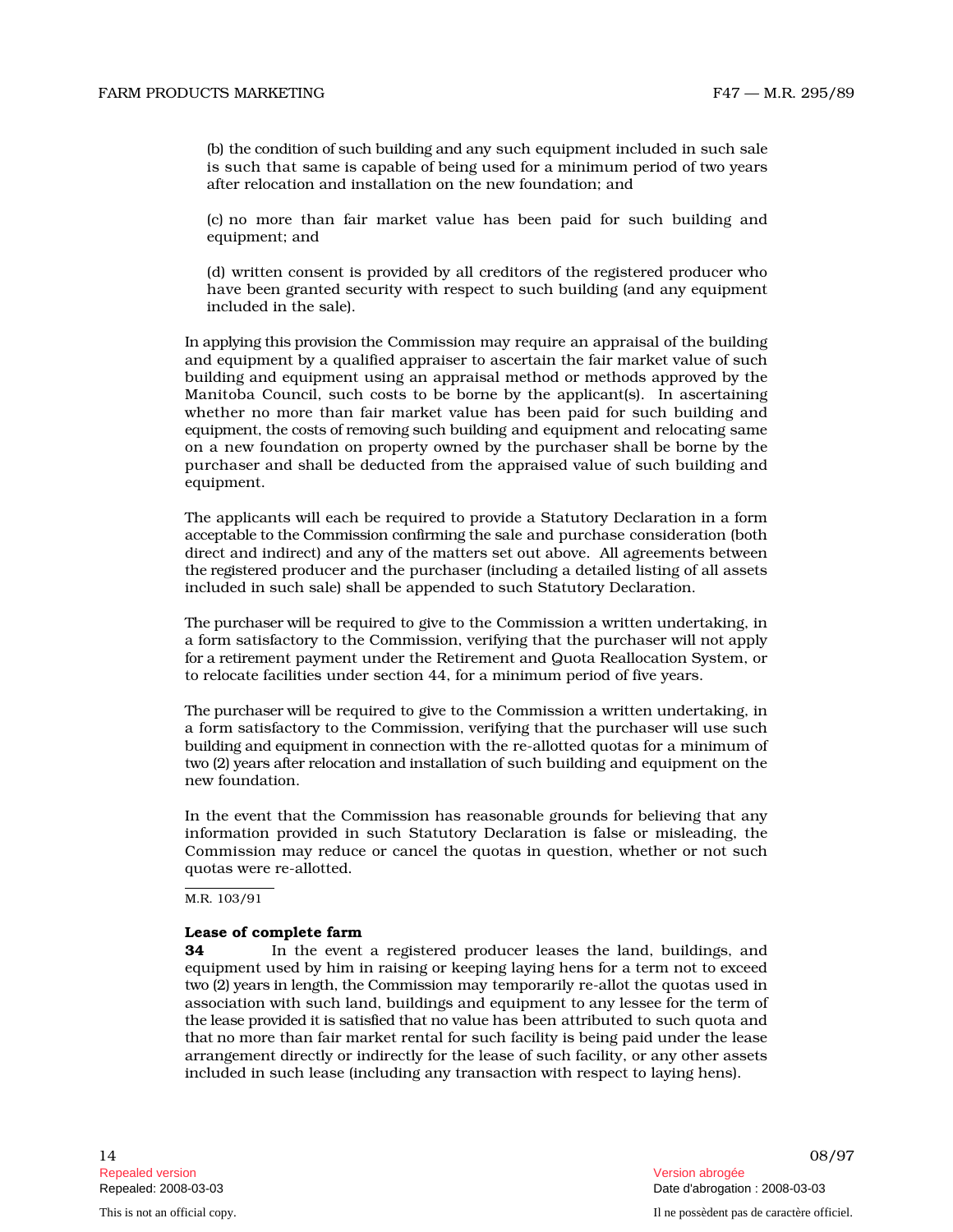In app ly i ng this provision the Commission may require an appraisal of the facility to ascertain the fair market rental of the facility using an appraisal method or methods approved by the Manitoba Council, such costs to be borne by the applicant(s).

The applicants will each be required to provide a Statutory Declaration in a form acceptable to the Commission confirming the rent consideration (both direct and i n d i rec t). All agree m ents between the registered producer and the lessee (including a detailed listing of all assets included in such lease) shall be appended to such Statutory Declaration.

In the event that the Commission has reasonable grounds for believing that any i nformation provided in such Statutory Declaration or any requested Certificate is false or misleading, the Commission may reduce or cancel the quotas in question, whether or not the quotas were temporarily re-allotted.

At the end of the lease term such quotas shall automatically be re-allotted by the Commission back to the lessor. Any extension or renewal of a term under a lease will be treated as a new lease.

#### Bankruptcy or receivership or a registered producer

35 Notwithstanding clause 14(d), where a person who is a registered p r o d ucer b ecomes a bankrupt or applies for a receiving order or has such an order made against him or takes the benefit of any Act for the time being in force for the relief of insolvent debtors, or if a receiver is appointed with respect to the production assets of a registered producer, the Commission may, upon written request of the Trustee in Bankruptcy or the Receiver, temporarily re-allot to the Trustee in Bankruptcy or Receiver the quotas allotted to such producer upon terms and conditions as may be established by the Commission at the time of such temporary re-allotment.

M.R. 46/91

#### Re-allotment of quota and dispensing with financial information on death, disability or retirement

**36** In the event of the death, disability or retirement of an individual who is a registered producer, the Commission may, on written request of such registered producer or of the personal representative of such deceased registered producer, re-allot the quota allotted to such registered producer to the heir or designated member of such registered producer's immediate family

(a) who becomes the owner of the broiler hatching egg production business c arri ed on by the registered producer and of the land, buildings and equipment used by the registered producer for keeping laying hens; or

(b) who becomes the owner of the broiler hatching egg production business carried on by the registered producer and of any assets owned by such registered p r o d ucer in c onnection with such business, and becomes entitled to possession of the land and buildings used by such registered producer in connection with such business as the successor in possession to such registered producer;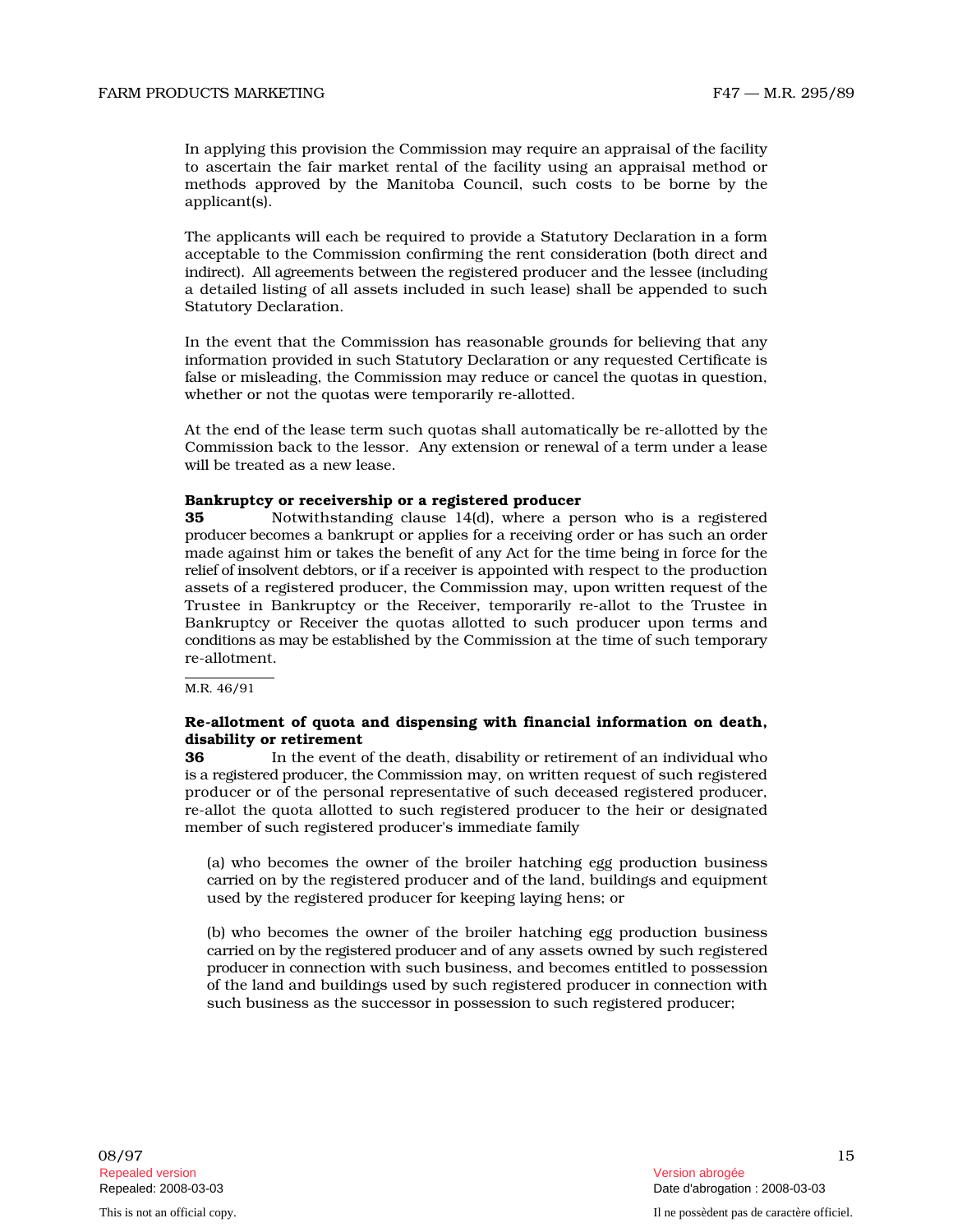confirmation of any sale and purchase consideration.

M.R. 46/91

#### Re-allotment of quota and dispensing with financial information on establishment of family partnership

**37** Where an individual who is a registered producer enters into a partnership with a member of his immediate family, the Commission may, on written request of such registered producer, re-allot the quota allotted to such registered producer to such partnership

(a) which becomes the owner of the broiler hatching egg production business c arri ed on by the registered producer and of the land, buildings and equipment used by the registered producer for keeping laying hens; or

(b) which becomes the owner of the broiler hatching egg production business c arri ed on by the r e gi s t e r ed p r o d ucer and of any assets owned by such registered p r o d ucer in c onnection with such business, and becomes entitled to possession of the land and buildings used by such registered producer in connection with such business as the successor in possession to such registered producer;

wi th o ut the necess i ty to provide the Commission with an appraisal of the facility or confirmation of any sale and purchase consideration.

M.R. 46/91

#### Re-allotment of quota and dispensing with financial information on establishment of a corporation

without the necessity to provide the Commission with an approximate the necessity of the necessity of provide the Commission with an approximation on **Brahilmannia of family partection F** and dispensing with financial i 38 Where an individual who is a registered producer incorporates a corporation controlled by himself and/or members of his immediate family, or where the partners who are registered producers incorporate a corporation owned by themselves in the same proportion as they owned interests in the partnership, or where a registered producer which is a corporation incorporates a wholly owned subsidiary, the Commission may, on written request of such registered producer, re-allot the quota allotted to such registered producer to such corporation or subsidiary

(a) which becomes the owner of the broiler hatching egg production business c arri ed on by the registered producer and of the land, buildings and equipment used by the registered producer for keeping laying hens; or

(b) which becomes the owner of the broiler hatching egg production business carried on by the registered producer and of any assets owned by such registered p r o d ucer in c onnection with such business, and becomes entitled to possession of t he l a nd a nd b uil d i n gs used by s u ch r e g i s t e r ed p r o d ucer in connection with such business as the successor in possession to such registered producer;

wi th o ut the necess i ty to provide the Commission with an appraisal of the facility or confirmation of any sale and purchase consideration.

M.R. 46/91

Repealed version abrogée et al. Alian abrogée et al. Alian abrogée et al. Alian abrogée et al. Alian abrogée e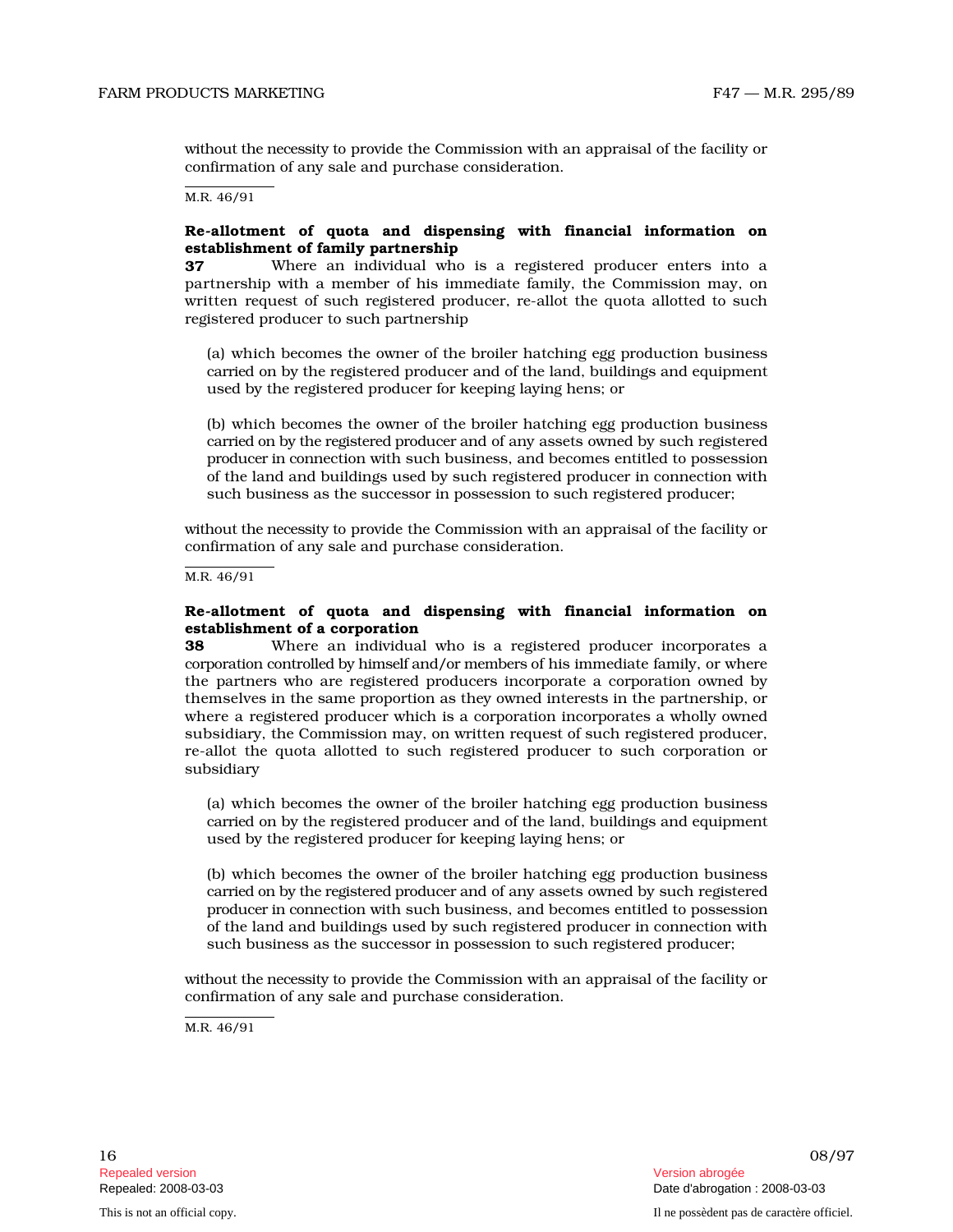#### Partial and complete re-allotment of quota to related persons

**39** The Commission may, upon application of a registered producer in wri ti n g, ( h e r e in c alled "the applicant") re-allot all or a portion of the quotas allotted to such applicant to another person (herein called "the recipient") in the following circumstances:

(a) with respect to an individual applicant, where the recipient is a member of such applicant's immediate family;

(b) with respect to a partnership applicant, where all partners in the partnership are members of the same immediate family and where the recipient is a member of that immediate family;

(c) with respect to a corporation applicant, where all legal and beneficial s h ar e h olders in such applicant are members of the same immediate family and where the recipient is a member of such immediate family;

(d) with respect to a Hutterite Colony applicant (or a corporation applicant which is a wholly owned subsidiary of a Hutterite Colony) where the recipient is a wholly owned subsidiary of such applicant, or a daughter-Hutterite Colony, or a corporation wholly owned by a daughter-Hutterite Colony. For the purpose of this provision a daughter-Hutterite Colony shall mean a Hutterite Colony recently created as a result of the division of the assets and the membership of a Hutterite Colony;

provided that no such re-allotment will be made until the recipient has established a separate facility owned and operated solely by him in which to keep laying hens, and further provided that the Commission is satisfied that no value has been attributed to such quota.

The applicants will each be required to provide a Statutory Declaration in a form acceptable to t he Commission setting out the information specified therein and in the event that the Commission has reasonable grounds for believing that any information provided in such Statutory Declaration or an Application is false or m i s l e a d i n g, the C ommission may cancel or reduce the quotas in question, whether or not such quotas were re-allotted.

#### Re-allotment and maximum quota

40 Except as permitted by the Commission under section 19, no quota will be re-allotted to an applicant corporation or partnership if:

(a) any beneficial shareholder of such applicant corporation or any beneficial owner of the assets of such applicant partnership is:

(i) a registered producer, or

(ii) a beneficial shareholder in a corporation which is a registered producer, or

(iii) a beneficial owner of the assets of a partnership which is a registered producer,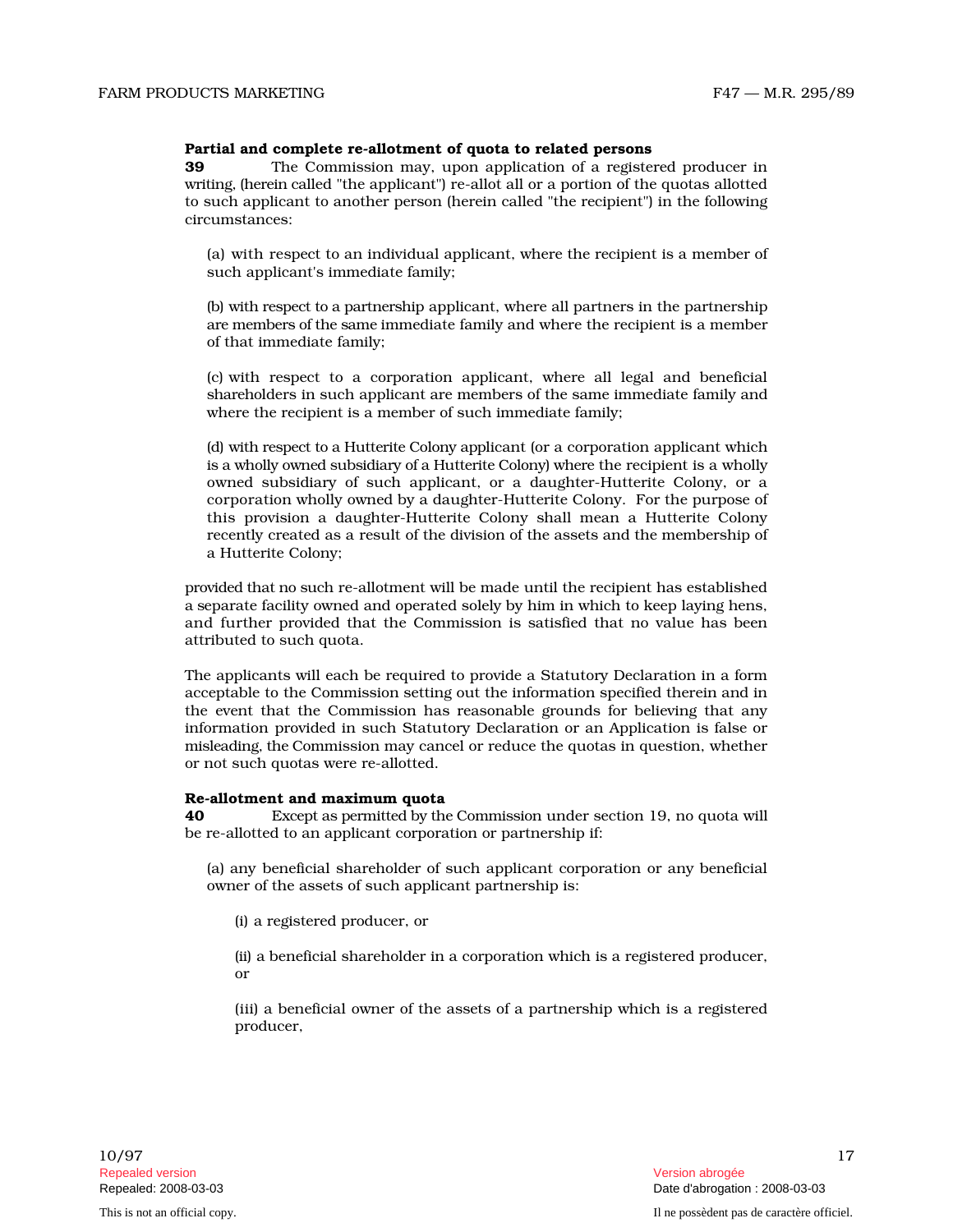of maximum quota; or

(b) the Commission has reasonable grounds for believing that as a result of such re-allotment a person would directly or indirectly control or have an interest in quotas which aggregate more than maximum quota.

# PART X.I

# RETIREMENT AND QUOTA REALLOCATION SYSTEM

#### Reallotment of quotas under system

40.1 Broiler breeder laying hen quotas may be cancelled and realloted by the Commission in accordance with the procedure set out in Schedule "A" hereto.

M.R. 103/91

#### Acceptance of applications discretionary

Until the local consideration of quotas which are equal to or aggregate in excess<br>of maximum quotas that excessentic guotals for believing that as a create of such<br>that the different a person would directly or indirectly 40.2 The Designated Staff referred to in Schedule "A" may refuse to accept or postpone the processing of any application to participate in the Retirement and Quota Reallocation System for such reasons or on such terms as they deem appropriate.

M.R. 103/91

#### PART XI

#### FACILITIES

#### Quota to be allotted for a facility

41 In allotting a quota to a registered producer, the Commission will specify the fa cili ty in or on which the producer's laying hens, or any portion of such laying hens, must be raised or kept.

#### Approved capacity of a facility

42 registered producer shall not keep more laying hens in a facility than its capacity approved by the commission.

M.R. 198/97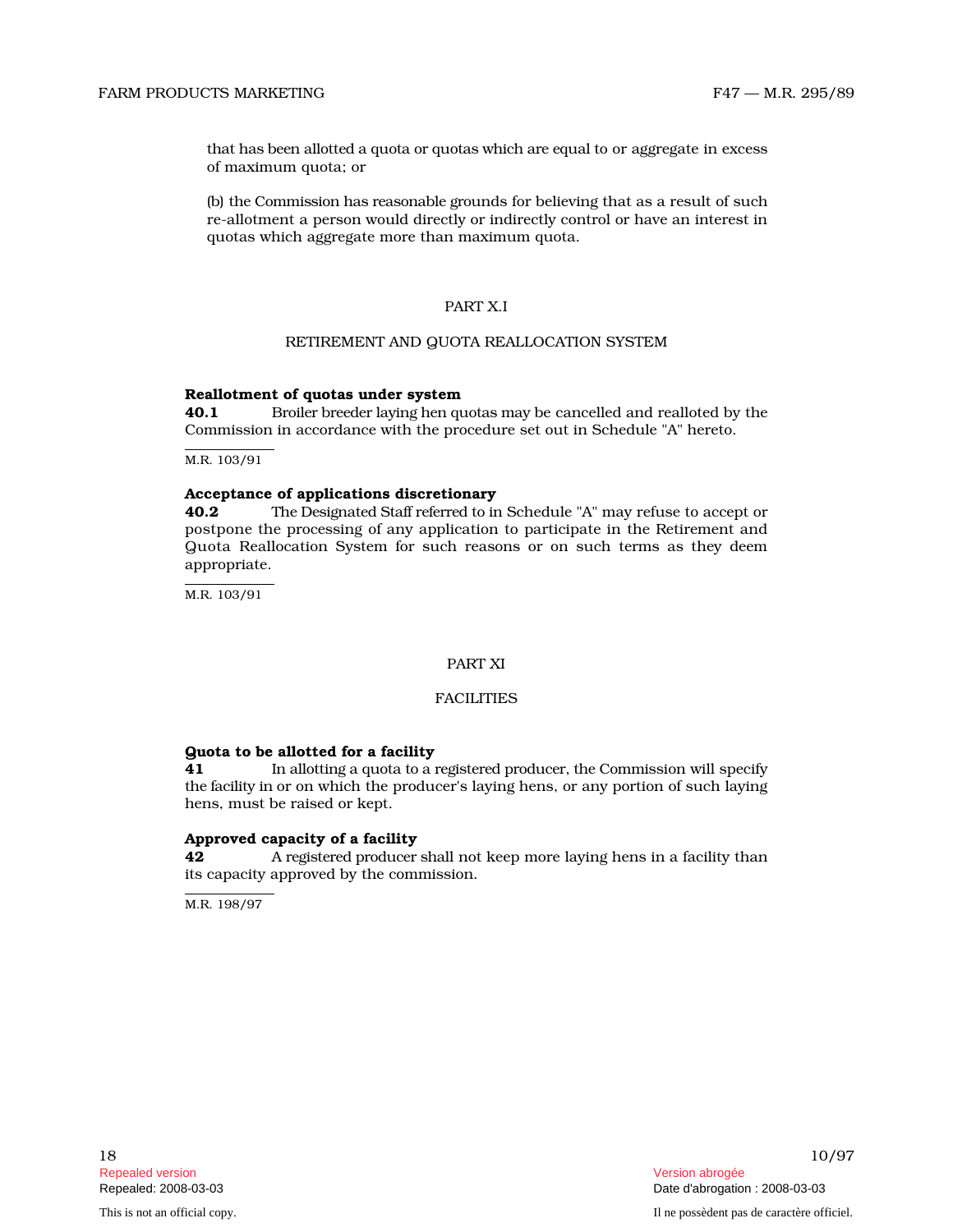#### Standards for operating and handling

43 It is a condition of the allotment of a quota to a registered producer that such registered producer:

(a) equip and operate the facility in or on which such registered producer raises or keeps laying hens in such a manner as to provide proper ventilation, heating, feed and water, and sanitation for the laying hens kept in such facility;

(b) follow generally accepted management practices in handling broiler hatching eggs produced in his facility; and

(c) store broiler hatching eggs produced in his facility in a clean egg room which egg room shall at all times maintain a temperature of 16 degrees C to 18 degrees C (60 degrees F to 65 degrees F) and a relative humidity of 75% to 80%.

#### Relocation and consolidation of facilities

44(1) S u bject t o section 45, in the event that a registered producer has been allotted a portion of the quota allotted to him for one facility and a portion for an o th er fa cility or facilities, he may apply to the Commission to transfer all or part of such quota from one facility to another facility or facilities on a temporary or a permanent basis. A registered producer may make application to relocate his laying hen and egg production activities to a new location.

#### Creditor consent for relocation

44(2) In conjunction with an application under subsection (1), such registered p roducer shall provide the Commission with such information as the Commission may require and such consents as the Commission may request from any creditor who has been given security on the facilities used by the registered producer.

#### No application for change of location or consolidation of facility follo w i n g re-allotment or change in beneficial ownership for two years

45 In the event the Commission re-allots the quota allotted to a producer pursuant to Part X, or approves the change in beneficial ownership of a registered producer pursuant to Part VIII, or approves an association of persons who are registered producers pursuant to the provisions of Part IX, it shall be a condition of such re-allotment or such approval that such transferees must acknowledge that only in t he eve nt of an unforeseen contingency will such producer be permitted to apply to transfer such quota from the facility specified for use in connection with such quota at the time of re-allotment or approval to a facility located on another property for a period of at least two years following such re-allotment, change, or association.

#### Exception to two year moratorium on applications

46 The C omm iss i on m ay exe m pt a p e r s on fr om th e provisions of section 45 with respect to a transfer or a change of the nature outlined in section 27, or with respect to re-allotment of quota pursuant to sections 36 to 38 inclusive.

#### Emergency relocation

47 The Commission may allow a registered producer to temporarily relocate his laying hens to another location in the event of an emergency, even if the registered producer is not the registered owner or the sole operator of the facility on that new location.

08/97 19 Repealed version abrogée et al. Alian abrogée et al. Alian abrogée et al. Alian abrogée et al. Alian abrogée e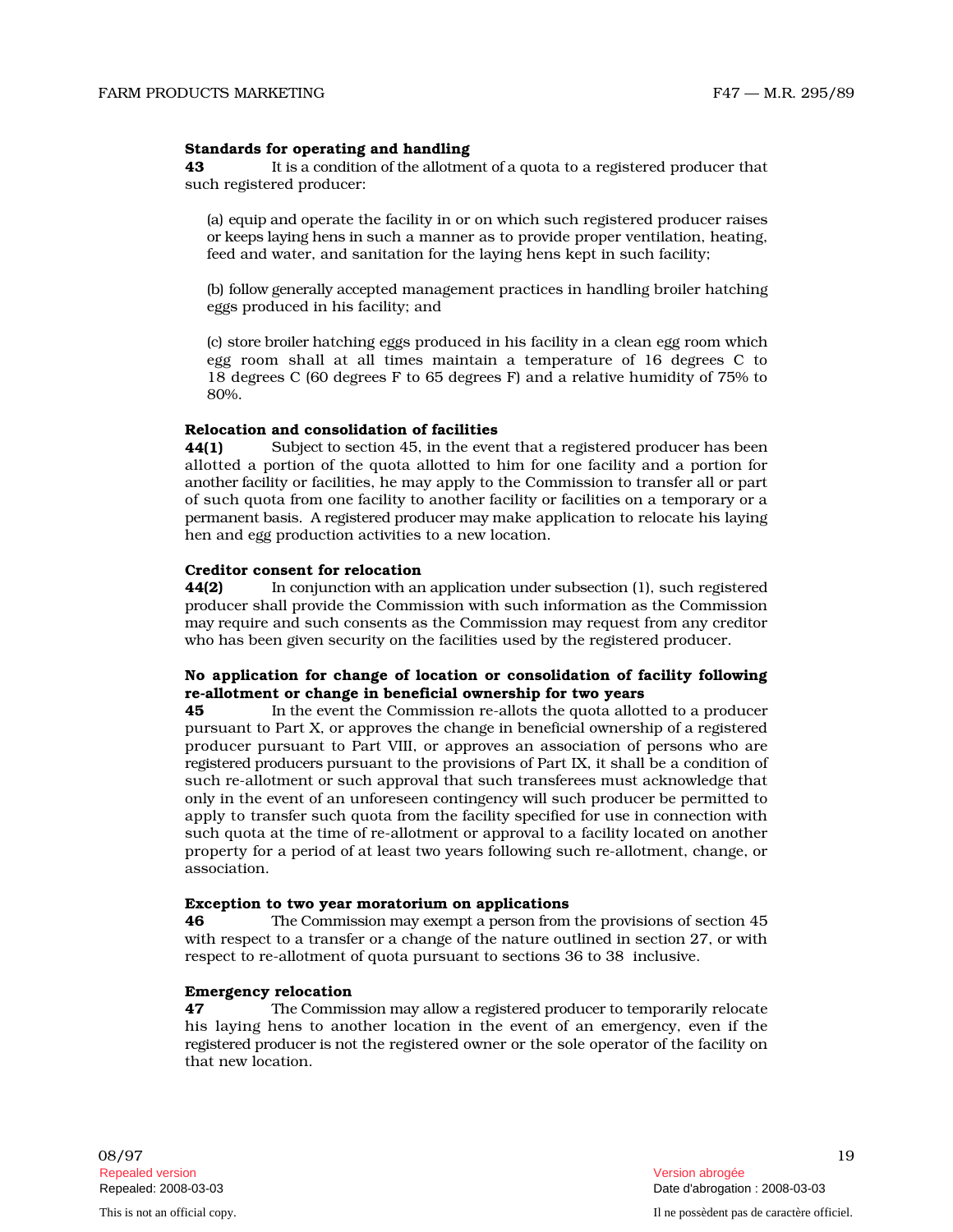#### Examination of facilities

48 It is the condition of the allotment of quota to a registered producer that such registered producer allow any duly authorized representative of the Commission to examine and measure the interior and exterior dimensions of his facility and to calculate minimum space requirements per laying hen for the purpose of asce rt ai n i ng c o m pli ance of same with the provisions of sections 42 and 43. Prior to such examination, the Commission will give reasonable notice to such registered producer of its intention to conduct such examination.

# PART XII

#### REPEAL

Repeal 49 Manitoba Regulation 75/86 is repealed.

November 28, 1989

THE MAN ITO BA B RO I LER HATCHING EGG COMMISSION, Per:

Russell W. Scott Chairman

Ron Drohomereski Vice-Chairman

APPROVED

December 11, 1989

THE MANITOBA NATURAL PRODUCTS MARKETING COUNCIL, Per:

Howard Motheral Chairman

Gordon H. MacKenzie **Secretary**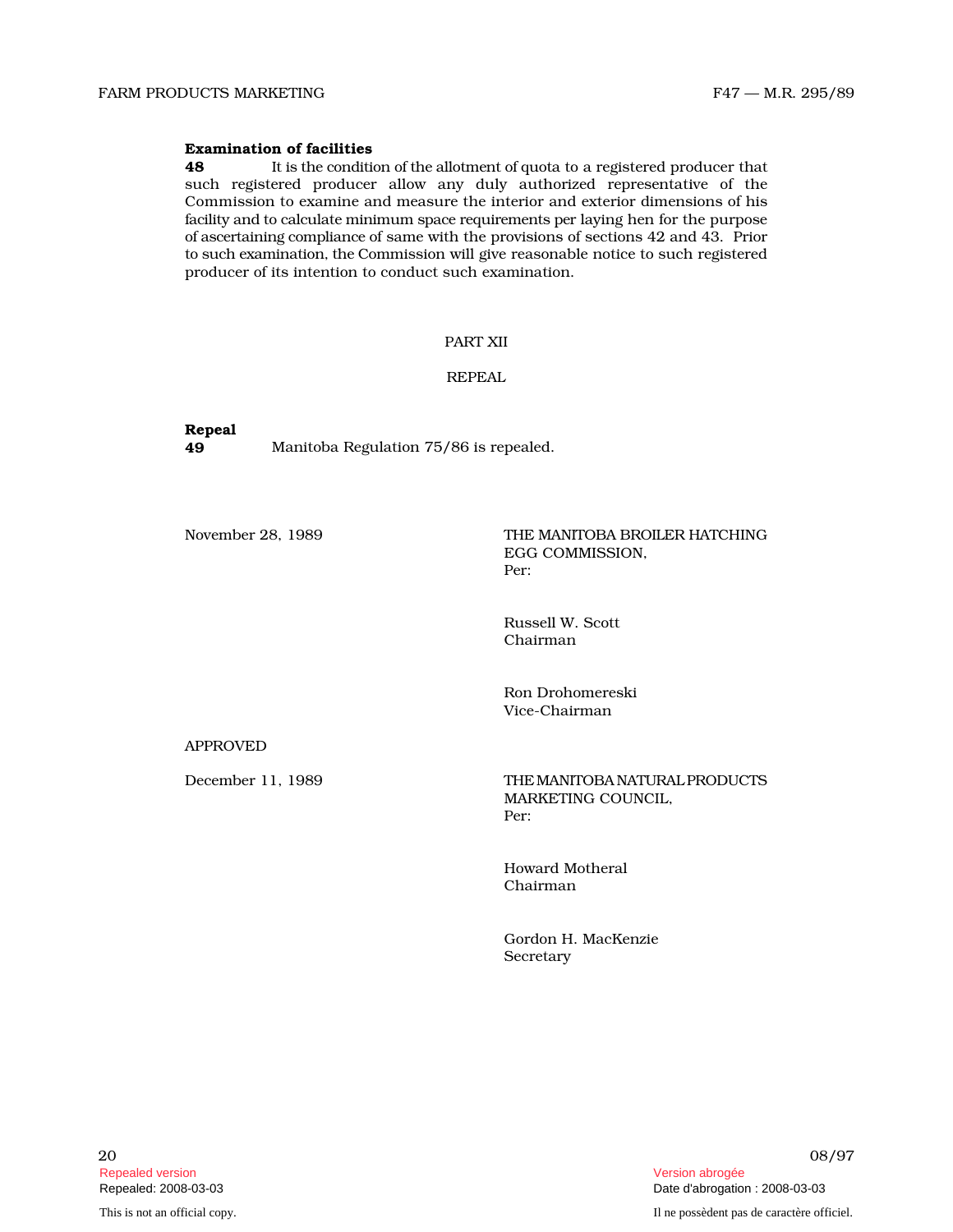### SCHEDULE "A"

#### TO THE *BROILER BREEDER LAYING HEN QUOTA ORDER* RETIREMENT AND QUOTA REALLOCATION SYSTEM (Section 40.1)

#### Quotas owned by Commission

1 Notwithstanding the terms and provisions in this Schedule or of any forms or materials used in connection with this Schedule, as stated in section 14 of this Order, quotas are the property of the Commission, and any quotas allotted p ursuant to the procedure set out in this Schedule may be suspended, reduced or cancelled in accordance with this Order.

M.R. 103/91; 149/95

#### No assignment of payment

 $\, {\bf 2} \qquad \qquad \, \text{As stated in section 15.1 of this Order, no person shall offer to assign}$ or assign a payment or an entitlement to a payment or an anticipated payment under the Retirement and Quota Reallocation System to another person without the prior written consent of the Commission.

M.R. 103/91; 149/95

#### Definitions

3 In this Schedule,

"Bid" means a request to be allotted a quota unit upon payment of an administration fee pursuant to the procedure set out in this Schedule;

"bidder" means a registered producer or an eligible person who in the opinion of Designated Staff has submitted a Bid in an acceptable form;

"Designated Staff" means those employees and other individuals designated by the Commission from time to time to operate the Retirement and Quota Reallocation System;

"eligible person" means a person who is not a registered producer and who has met the criteria set out in section 3 of this Order;

"Notification List" means the List maintained by the Designated Staff pursuant to section 10 of this Schedule;

"Offer" means an application to have quota units cancelled upon receipt of a retirement payment pursuant to the procedure set out in this Schedule;

"**offeror**" means a registered producer who in the opinion of Designated Staff has submitted an Offer in an acceptable form with respect to quota units allocated to him by the Commission;

"quota" means broiler breeder laying hen quota;

"quota unit" means a quota equal to one broiler breeder laying hen;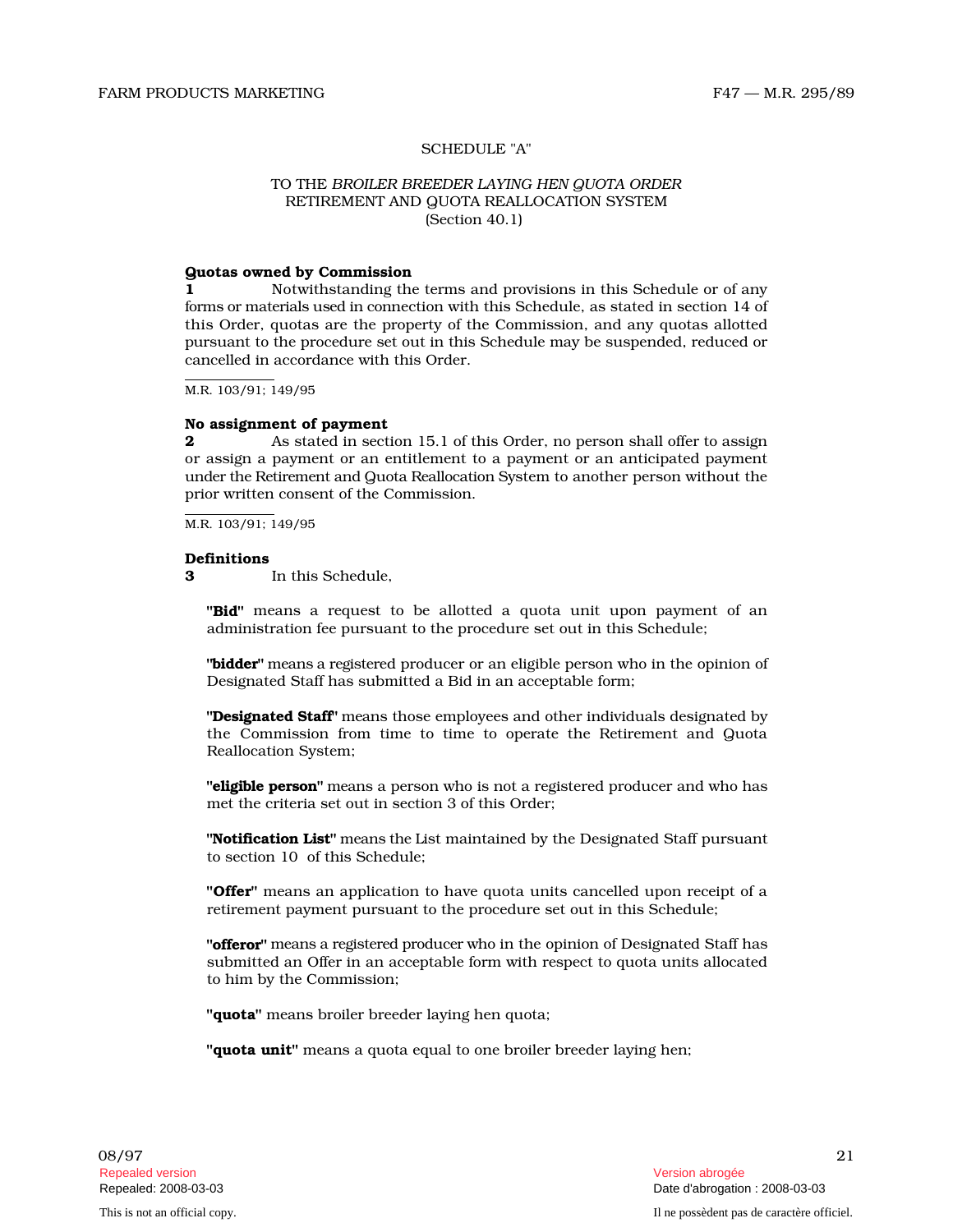Program is operated;

**The Marchine Existential Control Control Control Control Control Control Control Control Control Control Control Control Control Control Control Control Control Control Control Control Control Control Control Control Con** "Retirement and Quota Reallocation Program" means the procedure operated from time to time pursuant to this Schedule, whereby a registered producer may offer to have the whole or a portion of the quota allotted to him cancelled in the manner provided in this Schedule, and a registered producer or an eligible person may request that such quota units be allotted to him in the manner provided in this Schedule;

**"Retirement Fund"** means a trust account established by the Commission to which all administration fees paid by successful bidders shall be credited and fr om which all retirement payments made to successful offerors will be debited.

M.R. 103/91; 149/95

Retirement and quota reallocation system administration<br>4 The Retirement and Quota Reallocation System shall be operated by the Designated Staff. The Designated Staff shall be responsible for receiving and p rocessing Offers, establishing the date of each Reallocation Day, publishing such dates, receiving and processing Bids, operating each Retirement and Quota Reallocation Program and reporting the results to the Commission.

The Manitoba Council may appoint members of its Staff to act as observers and auditors of each Retirement and Quota Reallocation Program.

Except as provided in subsection  $7(11)$  and section 11 of this Schedule, all p arti c u l ars with respect to an individual Offer or to an individual Bid shall be kept c o n fi d e n ti al by the Designated Staff and Manitoba Council observers and auditors, and shall not be disclosed to the Members of the Commission, staff who are not Designated Staff, or any other person whatsoever.

The Commission may prescribe forms to be used in the operation of a Retirement and Quota Reallocation Program from time to time. The Designated Staff may accept a Bid or an Offer, or an amendment or a withdrawal of a Bid or an Offer which is not in a prescribed form, as long as same is in writing and in the opinion of the Designated Staff substantially complies with any such prescribed form.

M.R. 103/91; 149/95

#### Application fees

5 Each Offer must be accompanied by a non-refundable application fee. The amount of the application fee will be established by Resolution of the Commission from time to time. All application fees shall be credited to the operating account of the Commission.

M.R. 103/91; 149/95

# **Administration fees and retirement payments 6** In this Schedule, and in all forms and r

at e ri als used in connection with the Retirement and Quota Reallocation System, all references to administration fees, and all references to retirement payments shall be expressed or shall be assumed to be expressed on a quota unit basis.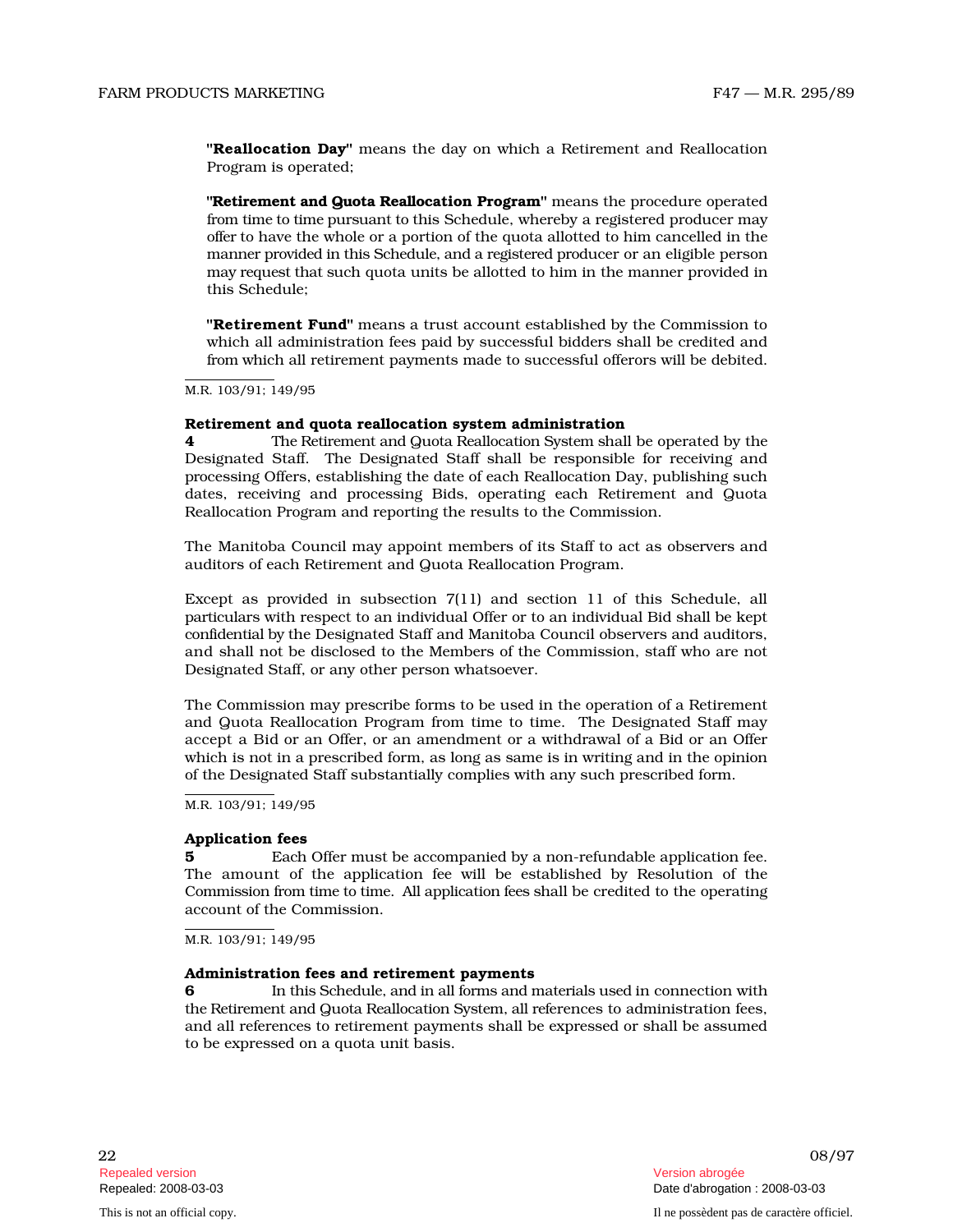unit allocated to such person.

Each retirement payment paid to a successful offeror will be paid on each of the quota units allocated to that person which are cancelled.

M.R. 103/91; 149/95

#### Retirement and quota reallocation program procedures

Each administration for paid by a successful bidder must be paid on each quota<br>
unnta altocated by such property.<br>
Each retir control payard point of a successful odding the paid on each of the<br>
quota units allocated by t **7(1)** Designated Staff may operate a Retirement and Quota Reallocation Program on or before the sixth regular business day of the month following the month in which notification of receipt of an Offer is given by the Commission to registered broiler hatching egg producers and to registered hatchery operators.

M.R. 103/91; 149/95

7(2) Des i gn at ed S t aff may cancel, or may postpone, for up to seven (7) days at any time, the operation of any Retirement and Quota Reallocation Program for any reason they deem advisable.

M.R. 149/95

7(3) A person wishing to submit an Offer must do so in writing, either by l ett er or t e lefax, in a form satisfactory to the Designated Staff, to the Commission's head office.

M.R. 149/95

7(4) Each Offer on a particular Retirement and Quota Reallocation Program must include any necessary application fee established by the Commission for processing an Offer, together with the following information:

(a) The amount of quota, expressed in quota units offered for cancellation;

(b) The minimum retirement payment, to the nearest cent per quota unit, which the offeror is willing to accept upon cancellation of the quota units offered for cancellation;

(c) The name, address and signature of the offeror;

(d) The Producer Registration Number of the offeror; and

(e) The name of the Hatchery which currently acquires the offeror's hatching eggs.

E a ch Offer may specify up to two quantities of quota units offered for cancellation. If two quantities are specified in an Offer, one quantity must be equal to all of the quota units allocated to that offeror.

The Designated Staff may require an offeror to provide proof of the consent of any secured creditor of the offeror to the submission of such Offer.

M.R. 149/95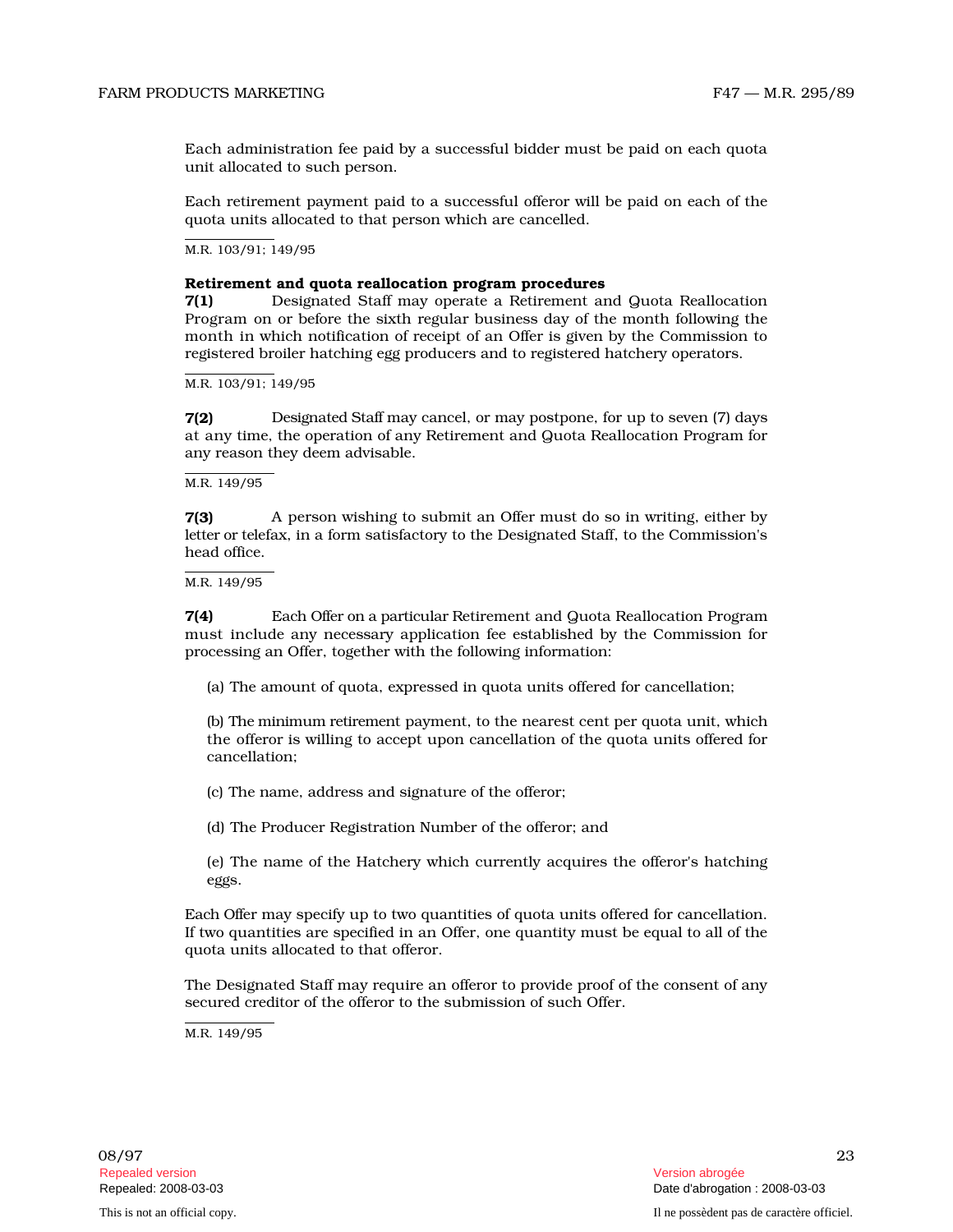7(5) Upon receipt of an Offer in an acceptable form, the Designated Staff shall cause a notice to be mailed to each registered broiler hatching egg producer and to e a ch registered hatchery operator indicating the fact that an Offer has been received; the amount of quota offered for cancellation; the minimum retirement p aym e nt which the offeror is willing to accept upon cancellation of the quota units offered for cancellation; and the Reallocation Day. Such particulars shall also be mailed to each person on the Notification List.

M.R. 149/95

7(6) A person wishing to submit a Bid on a Retirement and Quota Re all o c ation Program must do so in writing, either by letter or by telefax, in a form satisfactory to the Designated Staff, to the Commission's head office, which must be received prior to 4:00 p.m. on the day before the proposed Reallocation Day.

Each Bid on a particular Retirement and Quota Reallocation Program must include the following information:

(a) The amount of quota, in quota units, requested for allotment;

(b) The administration fee, to the nearest cent per quota unit, which the bidder is willing to pay upon allotment of the quota requested for allotment;

(c) The name, address and signature of the bidder;

(d) The Producer Registration Number of the bidder, where applicable; and

(e) An acknowledgement, in writing, from a Hatchery, that it is prepared to accept the hatching eggs produced by the bidder should the Bid be successful.

The amount of quota requested for reallotment must be equal to either the maximum number of quota units specified in the Offer, or the minimum number of quota units specified in the Offer. Only one quantity of quota units may be specified in any Bid.

The administration fee set out in a Bid must be at least equal to the minimum retirement payment set out in the Offer.

In order for a Bid to be eligible to be processed on a Program, the bidder must submit a separate bank draft or credit union primary order payable to the Commission representing the full amount of the administration fee such bidder proposes to pay in connection with that Bid, which must be received at the Commission's head office no later than 4:00 p.m. on the day before the proposed Reallocation Day.

#### M.R. 149/95

7(7) In the case of an omission or defect in a Bid or in an Offer the D esignated Staff may not make changes or additions to such Bid or Offer, and the Bid or Offer will be rejected. A member of the Designated Staff shall attempt to contact the bidder or offeror and to advise him/her of such rejection. The fact that a B id or an Offer is r ejec t ed shall not preclude the bidder or offeror from submitting a subsequent Bid or Offer.

M.R. 149/95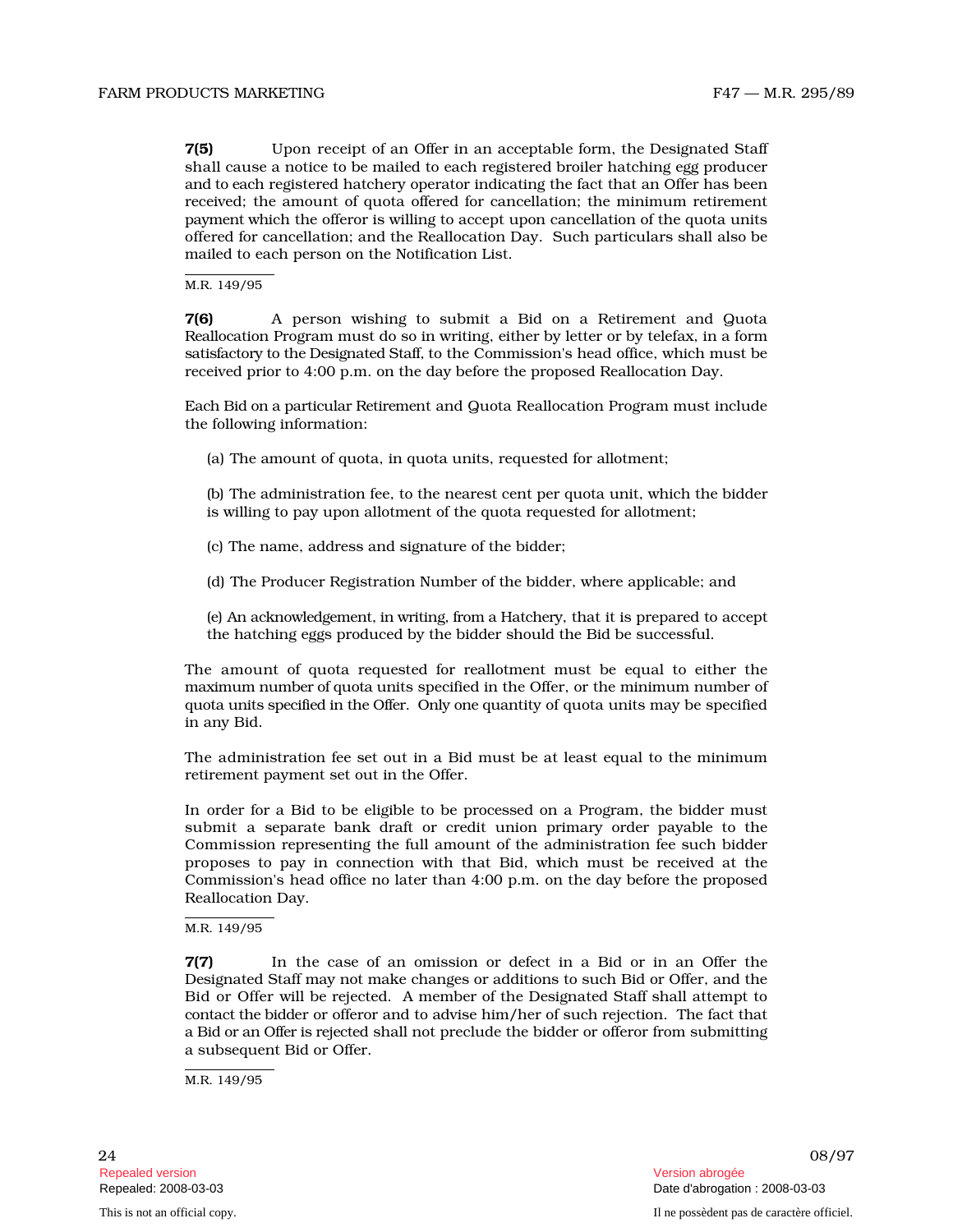7(8) A Bid may be amended or withdrawn, provided such withdrawal or amendment is in writing and in the form of a letter or a telegram or a telefax satisfactory to the Designated Staff, sent by the bidder and is received at the head office of the C omm iss i on p ri or to 4:00 p.m. of the last working day before the month in which the Retirement and Quota Reallocation Program is to be held. Such withdrawal or amendment must be clear and unambiguous and must identify the bidder by name and the Producer Registration Number, where applicable, and must specify the Bid that is to be withdrawn or amended.

Any Bid which is received after any deadline for submission for that Program will be rejected by the Designated Staff.

M.R. 149/95

7(9) As provided in section 40.2 of this Order, the Designated Staff may refuse to acce pt or m ay p o s t p o ne p r ocess i ng of a ny B id or any Offer. Any decision to postpone the processing of a Bid or an Offer, or to reject a Bid or Offer made by the Designated Staff shall be final. The Designated Staff may also establish terms and conditions before a Bid or an Offer will be processed in the future. Any person who is not satisfied with the terms and conditions established by the Designated Staff before a Bid or Offer will be processed in the future may appeal such decision in writing to the Commission.

#### M.R. 149/95

7(10) On each Reallocation Day, the Designated Staff shall qualify all valid Bids for the highest number of quota units offered for cancellation. In the event only one qualified Bid is received for the highest number of quota units offered for cancellation, that Bid will be deemed to be the successful Bid. In the event more th an one qualified Bid is received for the highest number of quota units offered for cancellation, the Bid offering the highest administration fee per quota unit will be deemed to be the successful Bid. In the event two or more qualified Bids offering the highest administration fee per quota unit are identical, the Designated Staff shall conduct a lottery among such identical Bids to determine the successful Bid.

In the event no qualified Bid is received for the highest number of quota units offered, the Designated Staff shall qualify all valid Bids for the lower number of quota units offered. In the event only one qualified Bid is received for the lower number of quota units offered for cancellation, that Bid will be deemed to be the successful Bid. In the event more than one qualified Bid is received for the lower number of quota units offered for cancellation, the Bid offering the highest administration fee per quota unit will be deemed to be the successful Bid. In the event two or more qualified Bids offering the highest administration fee per quota unit are identical, the Designated Staff shall conduct a lottery among such identical Bids to determine the successful Bid.

M.R. 149/95

 $10/97$  25 Repealed version abrogée et al. Alian abrogée et al. Alian abrogée et al. Alian abrogée et al. Alian abrogée e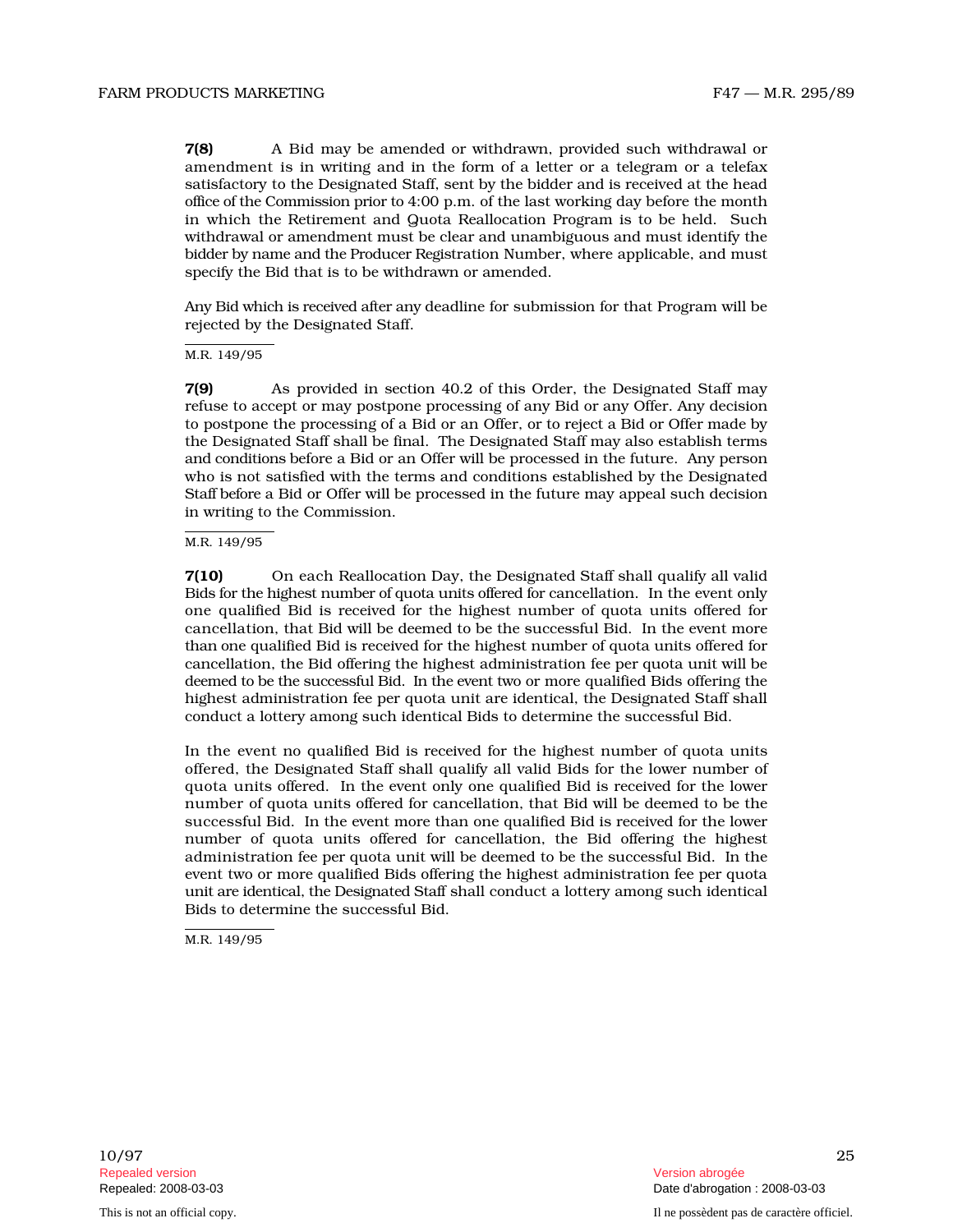**7(11)** Following the operation of a Retirement and Quota Reallocation Program, the Designated Staff shall report to the Commission particulars of the O ffer, the number of Bids received, the number of quota units bid in each Bid, the administration fee offered with each Bid, and particulars of the successful Bid. The Commission will review such report and if satisfied, in its sole discretion, that there have been no irregularities or deficiencies in the operation of the Retirement and Q u o ta Re all o c ati on Pr o gram, the Commission may pass a resolution to accept such results.

Following the acceptance of the results of a Retirement and Quota Reallocation Program, the Commission will pass a resolution to allot quota to the successful b idd er and to c ancel qu o t a of successful offeror in order to implement such results.

M.R. 149/95; 182/97

7(12) Following the Commission's consideration of the results of a Retirement and Quota Reallocation Program, each participant in the Retirement and Quota Re all o c ati on Pr o gram will be advised in writing by the Designated Staff whether his Offer or Bid was successful.

M.R. 149/95

7(13) All funds submitted by unsuccessful bidders as proposed administration fees will be returned to such bidder.

M.R. 149/95

#### Limits on bids and offers

8(1) No Offer s h all be acce p t ed th at, if successful, would result in the offeror being allotted a quota that is less than the minimum quota.

M.R. 103/91; 149/95; 182/97

8(1.1) An offeror is not eligible to be a bidder on a Retirement and Quota Reallocation Program arising from the offeror's Offer.

M.R. 182/97

8(2) No B id shall be processed if the number of quota units comprising the Bid, wh en agg r e g a t ed with the quota units allocated to such bidder, would exceed maximum quota.

A successful bidder will not subsequently be eligible to receive a retirement allowance in connection with the cancellation of the equivalent number of quota units under the System if the entire quota allotted to such producer is cancelled within two (2) years of such successful Bid. In the event such person subsequently s u b m i ts an Offer of all quota units allotted to him during such two (2) year period, an e qu ivalent number of quota units shall be debited against the amount of quota offe r e d, so th at the o fferor will only be entitled to receive a retirement payment with respect to the balance of such quota units.

M.R. 103/91; 149/95